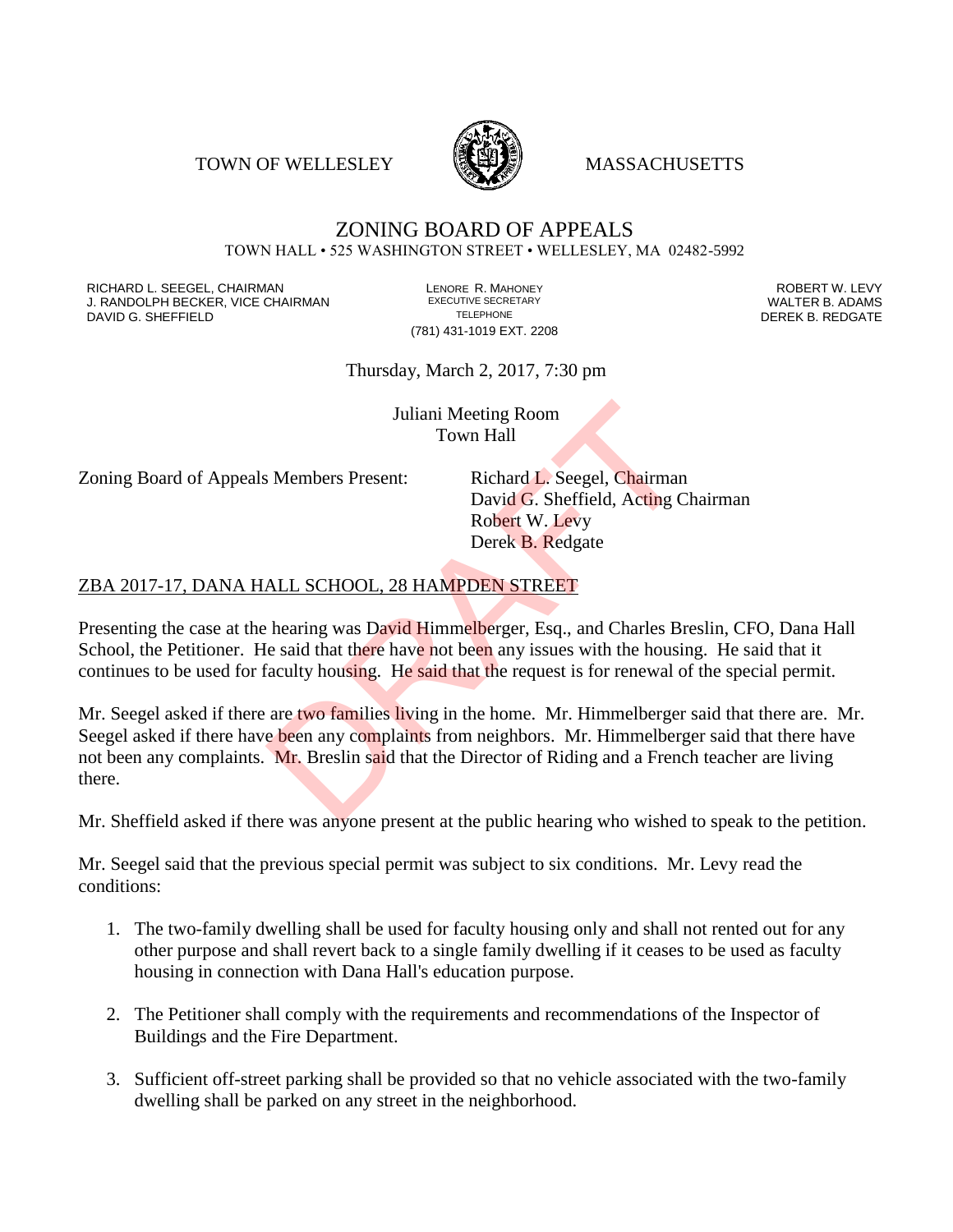- 4. No sign identifying the premises shall be displayed on the property except in accordance with the Zoning Bylaw.
- 5. There shall be no disturbance or disruption to the residential neighborhood.
- 6. This Special Permit shall expire two years from the date time stamped on this decision.

Mr. Sheffield said that the Planning Board recommended that the Zoning Board approve the special permit.

Mr. Seegel moved and Mr. Levy seconded the motion to grant renewal of the special permit for 28 Hampden Street, subject to the conditions that are currently in effect. The Board voted unanimously to grant renewal of the special permit.

# PUBLIC MEETING

## ZBA 2016-29, JUANN KHOORY, 18 KENDALL ROAD

Mr. Sheffield said that the construction was given a cease and desist order by the Building Inspector because he felt that, based on complaints from neighbors, the construction had exceeded what had been approved by the Zoning Board of Appeals.

Mr. Seegel said that this came before the Board procedurally due to a neighbor's complaint. He said that the Building Inspector felt that the Board had to make a determination whether the work has exceeded what was approved in the variance. He said that subsequently, the Building Inspector received several more complaints from neighbors and he issued a stop work order. He said that stop work order is not under appeal. He said that the **Board** has not received a letter from anyone appealing the decision. PUBLIC MEETING<br>
EXPOORY, 18 KENDALL ROAD<br>
e construction was given a cease and desist order by the l<br>
d on complaints from neighbors, the construction had exe<br>
Board of Appeals.<br>
came before the Board procedurally due to a

Mr. Seegel said that this was scheduled for a Business Meeting to make a determination as to whether the work exceeds or is still within the scope of the original variance. He said that if the Board decides that it exceeded what was approved in the original variance, the Board will have to schedule a public hearing.

Mr. Seegel said that, with the stop work order issued, the correct way to proceed is for the Petitioner to file a formal appeal of the Building Inspector's decision. Mr. Levy said that, alternatively, the Petitioner could seek to modify the original permit. He said an appeal or request for modification would have to be publicly noticed.

Mr. Seegel said that the Petitioner is present tonight in a Business Meeting capacity. Mr. Sheffield said that the Petitioner is present to understand how to proceed. Mr. Seegel asked if the Business Meeting was scheduled after the Building Inspector issued the stop work order.

Tim Bobuly, Builder, said that the Building Inspector informed them that they could go ahead with some of the work to install the windows and roof and then stop work. He said that they were told that they would have to go before the Zoning Board to see if they exceeded the Zoning Board's original approval.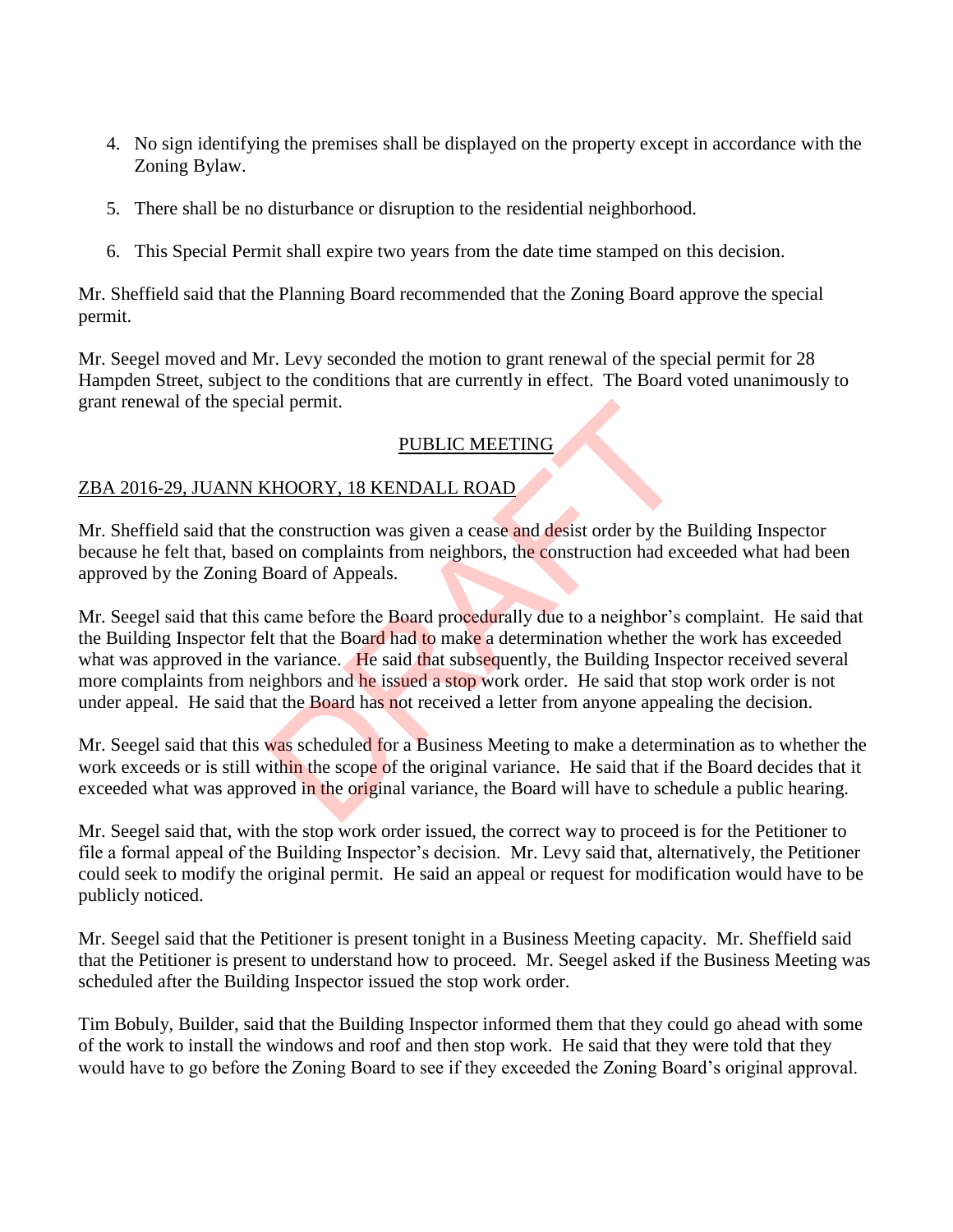Mr. Seegel confirmed that the Building Inspector allowed the Petitioner to make the structure weather tight.

Juann Khoory, property owner, said that the Building Inspector issued a verbal stop work order because some of the neighbors complained that the work may have gone beyond what was approved by the Board on March 21, 2016. She said that the Building Inspector told her that he would like to have her go before the Board at a Business Meeting to show them an as-built and what was approved by ZBA to confirm that the scope was not exceeded. She said that nothing changed in terms of square footage, height, or massing. She said that the variance that was approved by the Board allowed a bump at the front to create an entrance. She said that they built a smaller bump than what was approved. She said that she brought evidence of what was there and what the Building Inspector permitted them to build.

Mr. Seegel said that the problem may have been created by Ms. Khoory's failure to come back to the Zoning Board and the Building Inspector when she discovered conditions that she was not expecting. He said that she should have stopped the work at that point. He said that the Board did not approve taking studs down on the first floor. He said that the Building Inspector is limited in his authority by what the Zoning Board approves. Tim said that he was under the assumption that was not part of the Zoning Board approval. He said that he thought that the Zoning Board approval was to do the bump out and the height. Mr. Seegel said that whatever the Board approves in the way of plans is what you must build. He said that the plans cannot be modified unless the Building Inspector deems that it is a minor modification or a Building Code requirement. Mr. Khoory displayed plans showing the work that was approved by ZBA. She said that they noticed damaged walls after demolition. She said that they did not touch the foundation. She said that they did not change the basement area. illing inspector when she discovered conditions that she<br>stopped the work at that point. He said that the Board di<br>oor. He said that the Building Inspector is limited in his<br>Tim said that the Building Inspector is limited

Tim said that they replaced the first floor walls with new studded walls because, when they discovered what the condition was, they were completely rotted. He said that it was old wood and there was animal feces in there. He said that there were holes and nests. He said that it was not the right way to finish the job. He said that he thought that he was doing the right thing by bringing it up to code. He said that he was not under the impression that he was doing something wrong. He said that they typically speak with the Building Inspector at the Rough Frame Inspection. He said that Mr. Grant agreed that they had done the right thing but they had not followed the right procedure. He said that he was unaware that such a minor change would affect the Board's decision.

Mr. Seegel said that when a petitioner files an application, postcards go out to all of the neighbors. He said that people did come in to look at the plans. He said that they knew that it was a modification of a variance, which has a higher standard than a special permit. He said that when the neighbors saw the part of the end wall was taken down to the deck, they saw that was not authorized in the plans.

Mr. Sheffield said that the house is partially built with a change to the dimensions of the studs because the previous exposed construction was found to be unsupporting of the second story. He said that there is a stop work order by the Building Inspector.

Mr. Levy questioned whether it should be the Building Inspector's call whether the modifications are serious enough to require modification of the permit. Mr. Sheffield said that Mr. Grant has kicked the issue into ZBA's court.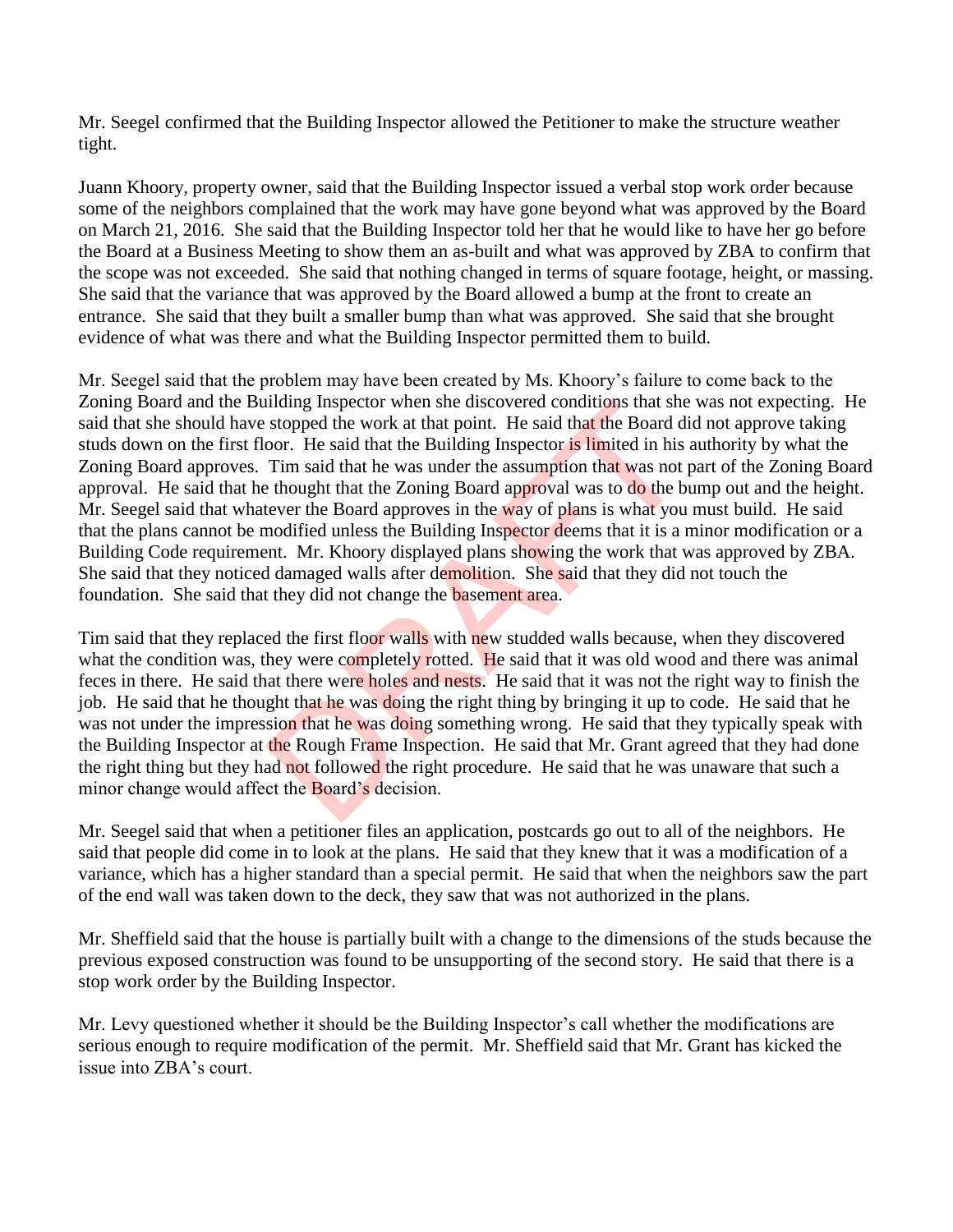Mr. Seegel said that he drove by the property but did not get out to look at every single stud that was replaced.

Ms. Khoory said that the Board approved half of the first floor to come out. Tim said that by the time they put the headers in there was really nothing left. He said that what was left was completely rotted. He said that he would never in good conscience leave those walls. He said that it was the right thing to do for the house.

Mr. Seegel said that, as a matter of law from a Zoning standpoint, once you take the walls down to the first deck, it is a different situation from what had been presented to the Board previously. He said that it is almost like a total demolition.

Mr. Levy said that this is either a request to modify a previously issued permit, which has to be properly noticed or there should be an appeal from the Building Inspector's stop work order. He said that the determination of whether the structure complies with the previous permit is initially the Building Inspector's. Mr. Seegel said that he agreed. Mr. Levy said that in the past, Petitioners have come before the Board to request to make a small change at a Business Meeting. Mr. Seegel said that this meeting was called in response to neighbors' complaints. Tim said that they did not change the structure. He said that they only changed the integrity of the walls. He said that they typically do that as a field change with the Building Inspector. Mr. Seegel said that it fine if it is a house that is not being built under a variance or special permit.

Mr. Levy confirmed that this was published as a public hearing. He said that if abutters have concerns, they should have an opportunity discuss them. Mr. Seegel said that since it was not published, the Board cannot make a ruling. He said that the Petitioner will have to go back to see the Building Inspector and ask him to issue a formal stop work order so that it can be appealed to the Zoning Board of Appeals at a public hearing. Ms. Khoory said that the Building Inspector told them to follow this procedure. She said that the job has been stopped for two months. She said that the Building Inspector recognizes that there have not been changes since **ZBA approval.** Mr. Seegel said that the Board did not receive anything from the Building Inspector. He said that the Board is present at the public meeting because of neighbors' complaints. Mr. Khoory asked about the nature of the complaints. Mr. Seegel said that when the original application was filed, neighbors came to look at the plans. He said that when they saw walls coming down on the first floor level, they realized that was not in the original plans. He said that neighbors called the Building Inspector and the Zoning Office to complain. He said that the Board was asked to put this on a business meeting schedule to determine whether the work has exceeded what was granted in the original decision. He said that the Building Inspector allowed the Petitioner to close the house in to make it weather tight and then they had to stop. He said that the Board does not have anything from the Building Inspector. He said that if the Building Inspector has told them to stop, they need to get something in writing. He said that Ms. Khoory will have to make a formal appeal of the stop work order. He said that gets appealed to the Zoning Board as a separate matter. He said that the appeal should say that she is appealing the stop work order and, in the alternative, for approval of the modification to take out more of the original building was intended because rot and other things were found. e an appeal from the Building Inspector's stop work order<br>the structure complies with the previous permit is initial<br>said that he agreed. Mr. Levy said that in the past, Petitic<br>ake a small change at a Business Meeting. Mr

Mr. Sheffield asked Ms. Khoory if the Building Inspector had given her anything in writing. Ms. Khoory said that everything was verbal. He said that he would not send a note because he had already told the contractor. She said that the Building Inspector told her that she needed to go to ZBA to make sure that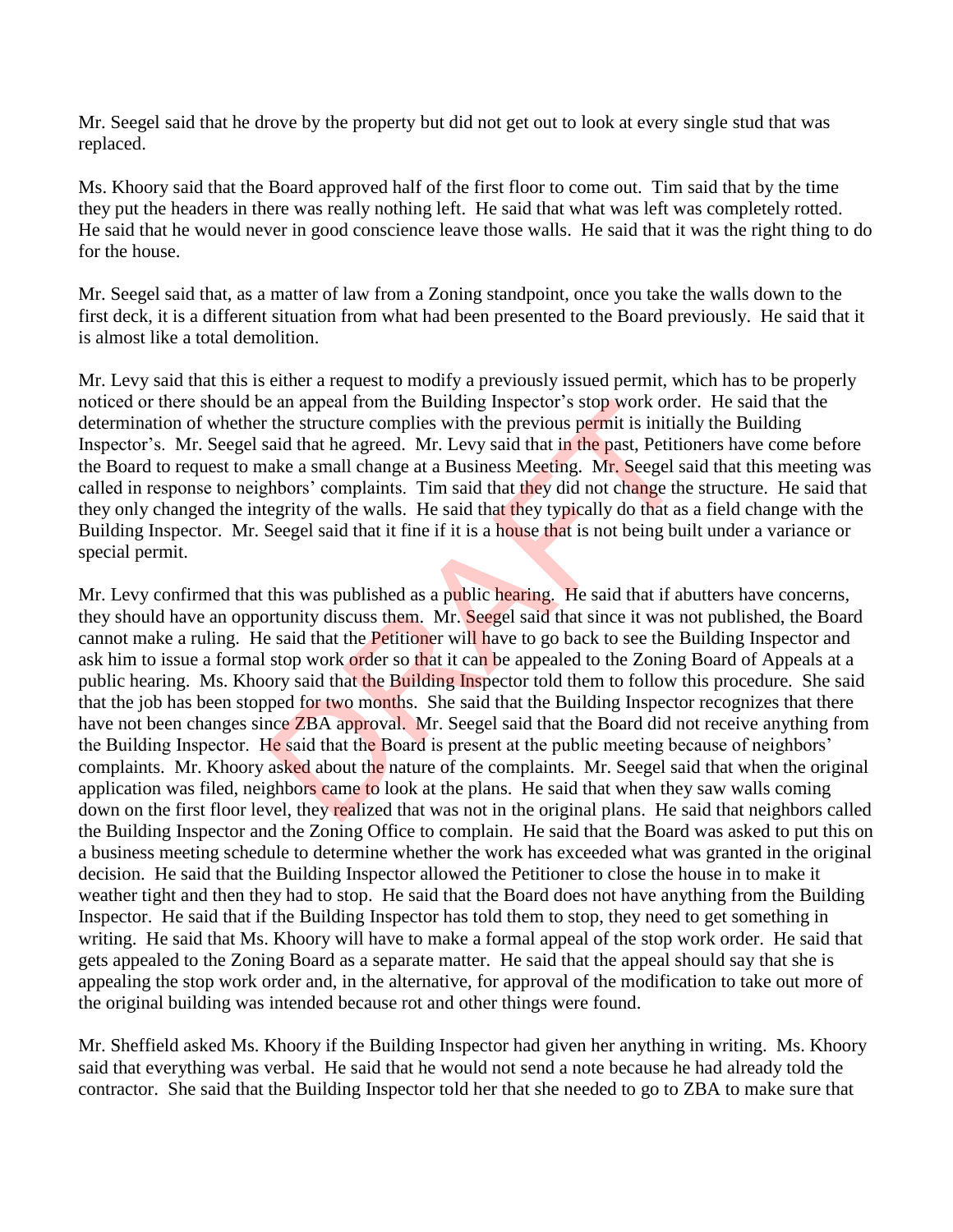they had not exceeded the parameters of the original decision. He told her that if the ZBA was okay with what had been done, she would be allowed to proceed with the work.

Mr. Seegel asked if there was anyone present who wished to speak about the matter.

Michael D'Ortenzio, 40 Russell Road, said that he is one of the abutters who expressed concern. He said that he had a few questions. He asked about Total Living Area plus Garage (TLAG). He said that the Planning Board had recommended a deferral for the variance that was granted in 2016 until further information could be sought about TLAG. He said that may not be relevant because the variance was granted. The Board said that it is not relevant to this issue. Mr. D'Ortenzio said that he had questions about process. He asked if there would be a different legal standard if the house was torn and rebuilt versus the renovation of a one-story addition. He asked if there would be a higher standard with respect to impact to the neighborhood. Mr. Seegel that it would not because variances had been issued for the property years ago. He said that when they come before the Board now, they come before the Board to modify a variance. He said that has a higher standard than seeking a special permit. He said that they complied with all of the Board's requirements. He said that they ran into a problem with rot. He said that the contractor stated that the best way to deal with that under the Building Code is to remove the rotten studs and replace them.

Mr. Levy asked if Mr. D'Ortenzio was concerned that any of the changes would impact him or the neighborhood. Mr. D'Ortenzio said that he had not had a chance to familiarize himself with the specifics of the changes. Mr. Seegel said that they have not changed anything. He said that they were supposed to only go down to the second floor level, replace the windows on the first floor and then build up the floor above. He said that when they started taking out the old windows, they discovered rot in the wood. He said that contractor determined that it was not structurally safe, so he took it upon himself to replace some first floor walls as well. He said that was not in the original plans that came before the Board. He said that a question is whether the Board's decision would have been any different. He said that he sat at the previous hearing and did not think that the Board's decision would have been different. and that when they come before the Board now, they come<br>id that has a higher standard than seeking a special perm<br>Board's requirements. He said that they ran into a proble<br>the best way to deal with that under the Building

Mr. Levy said that if the Building Inspector is looking for some type of advisory opinion, this does seem to be di minimis. He said that it will have no impact on the neighborhood.

Mr. Redgate said that he sat for the original decision. He said that he visited the site. He said that it is a brand new home. He questioned whether the Board would have looked at it differently with the understanding that it was going to be a teardown and was seeking a variance. He said that he would have liked to ask the Building Inspector what he would have done if there was no special permit or variance from ZBA on a property that was conforming and somebody did not comply with what they had given the Building Inspector for a demolition permit. He said that there was a plan in the application packet to the Board that showed a piecemeal demolition plan. He said that he would have liked to have asked Mr. Grant what he would have done if the entire house was razed and rebuilt.

Mr. Levy said that the Board is not going to make the Petitioner tear down the house.

Mr. Seegel discussed having the Board make a determination, based on what it had seen, that the changes are di minimis. Mr. Levy said that the Board could issue an advisory opinion to the Building Inspector and he can make a decision about what he wants to do.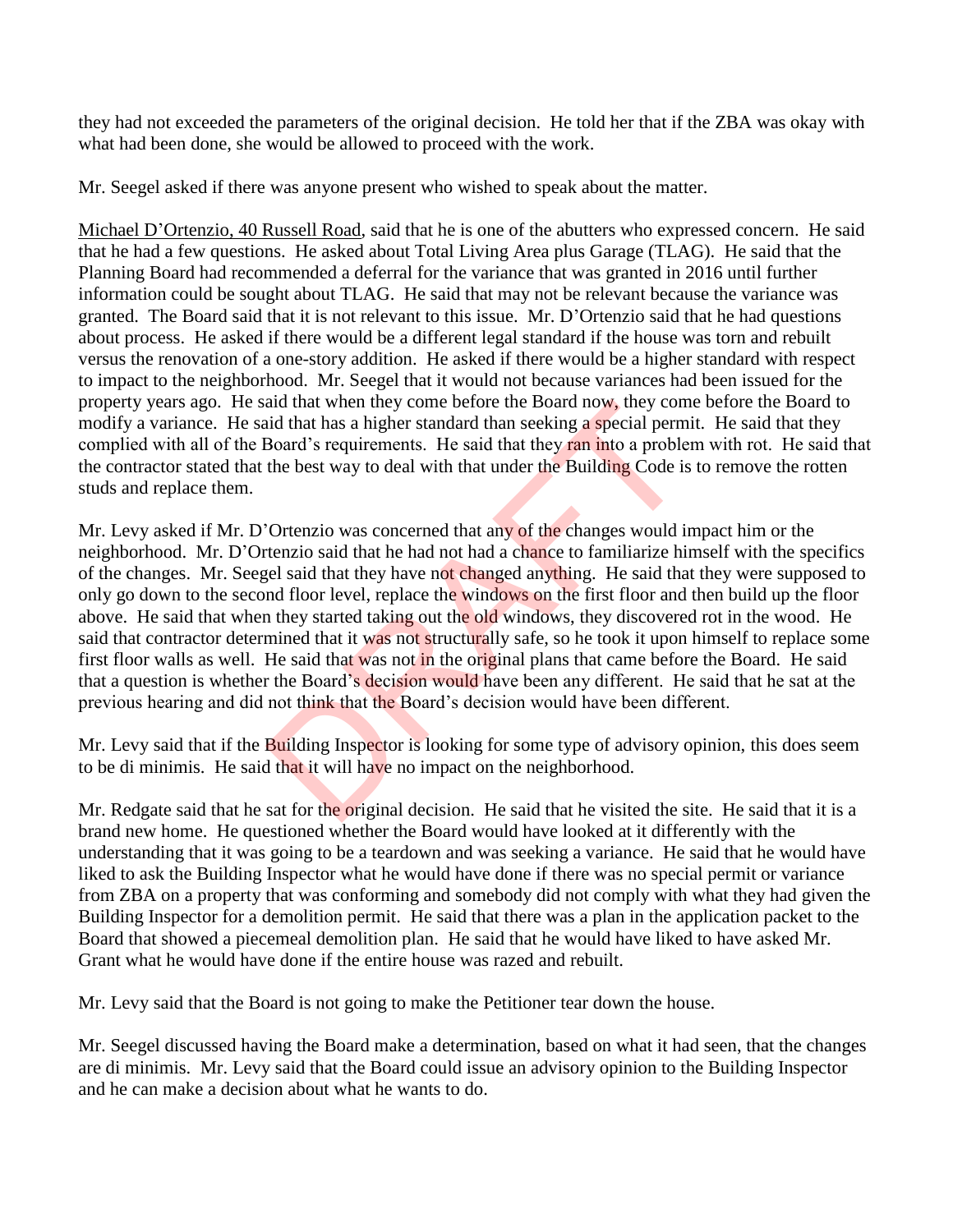Mr. Redgate asked if there is language in the decision about maintaining the walls. Mr. Sheffield said that the plans show about 50 percent of the walls being removed. Tim said that they did not replace the whole first floor. He said that the garage level is existing walls with the exception of the approved bump out at the front. He said that they had approval to take out sections at the deck level for some exterior and all of the interior walls. He said that when they went to build the window headers, there was really nothing left. He said that they did not touch the foundation area on the first floor at the garage level. He said that on the deck level, instead of leaving the old walls, they replaced them. Mr. Sheffield confirmed that no square footage was added.

Linda Natansohn, 44 Russell Road, said that she lives next door. She said that it is a quiet neighborhood with modest sized houses. She questioned whether the Board would have looked at this differently if all the walls were to come down. Mr. Seegel said that the Board authorized the renovation. He said that the fact that they discovered some structural problems in the walls as they were doing the work is something, in his opinion, that the Building Inspector should have authorized as a change. He said that it appeared to him that this should not be back before the Zoning Board. He said that the house will be the same square footage as what the Board approved and will look like the plans that were authorized. He said that the only thing that is different is that there are some new walls in place of structurally unsound walls. Ms. Natansohn said that she does not know what gets measured in terms of height of the walls. Mr. Seegel said that the Board has to be fair to everyone. He said that the Petitioner has been held up for some time. He said that the neighbors are concerned about what is happening. He said that, from what the Board can determine, there has been no change in the size of the house. He said that the second floor walls had to come down because they were not structurally sound. He said that it is a strange lot. He said that the house was usually built with 2 by 4 walls. He said that today it is more environmentally proper to build with 2 by 6 walls for more insulation. He said that when the contractor took the 2 by 4 walls down, he replaced them with 2 by 6 lumber. He said that it is environmentally better but not what was in the plans. He said that if the Board was to make the finding that it is a di minimis change and everything else is the same as what the Board approved, everyone should be able to go away happy. He said that the neighbors were notified in 2016 for the original petition. He said that the Board is not going to revisit that. He said that the time for the neighbors to speak was at the 2016 hearing. He said that the Board is here for a very limited issue. He said that the issue is whether what the Board approved was changed. He said that it appears that did not happen. Ms. Natansohn said that the neighbors wanted to be sure that there was no expansion and that the setbacks are as they should be. some structural problems in the walls as they were doinguilding Inspector should have authorized as a change. He back before the Zoning Board. He said that the house d approved and will look like the plans that were author

Mr. Sheffield said that his understanding is that everything is the same except for the dimension of the studs.

Mr. Levy proposed that the Board advise the Building Inspector that, provided that there is no change in the footprint or any increase in the square footage or height of the house, or any dimensional change, that the Board determine that the change is di minimis. The Board agreed that the change is di minimis and the Building Inspector shall be notified of its opinion.

#### PUBLIC HEARING

### ZBA 2017-14, ANNE R. BAE, 36 BROOK STREET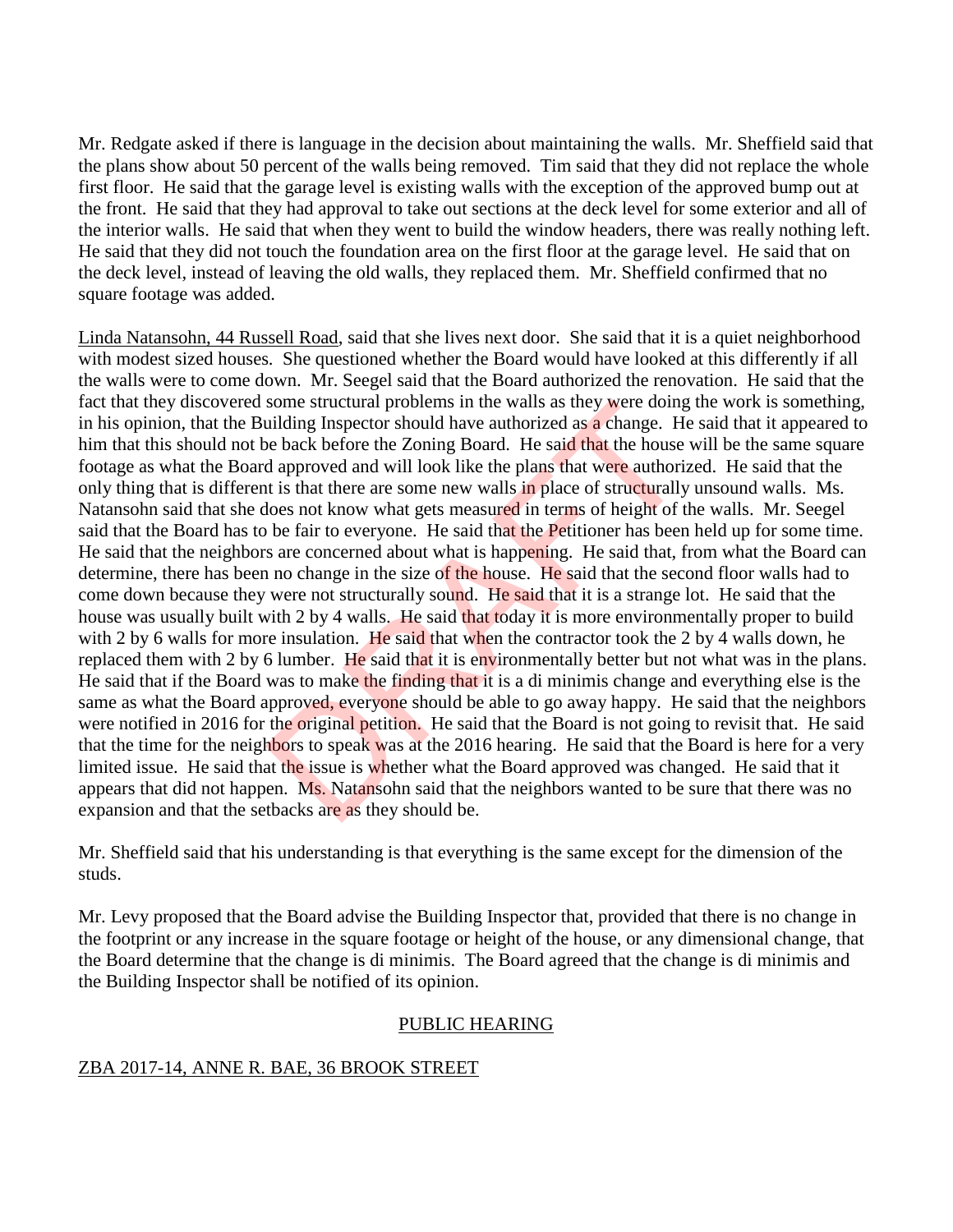Presenting the case at the hearing was Anne Bae, who said that she is the owner of 36 Brook Street. She said that the request is for renewal of a special permit. She said that there is a history to the house that is described in the binder that she submitted. She said that the house has 10 bedrooms and five and a half baths. She said that it has a main house and a house in the back. She said that is the way that it was when they bought the house. She said that they rent out the back apartment.

Mr. Sheffield said that his understanding of the conditions of the special permit include that Ms. Bae is a resident of the property. He asked if she currently lives there. Ms. Bae said that she lives there part of the time. She said that her daughter lives there full time. She said her belongings are still there. She said that she is in the middle of a transition. She said that she is trying to figure out whether she should sell the house. She said that her daughter is there with her husband and they just had a baby.

Ms. Bae said that the main house has seven bedrooms and four bathrooms. She said that it was a lot of house to be in when her husband passed away. She said that she asked her daughter to move in to help fill up some of the rooms.

Mr. Levy said that the application package was well put together. He said that there is a condition that requires that Ms. Bae live in the house. He said that the Board typically inserts that condition. He said that it is the Board's view that the property should comply with Zoning to the extent that it can. He said that the Planning Board indicated that Ms. Bae ceased living in the house, as evidenced by neighbors and the Assessor's data base. He said that it a violation of the condition. He said that it is a big house and is probably not inappropriate for its use. He confirmed that Ms. Bae is still the owner of the house. Ms. Bae said that the house is still in her name and her daughter is listed as a trustee on the trust. Mr. Levy confirmed that the property was conveyed from Ms. Bae to a trust. He said that a trust is different in that it cannot cease to exist as a person can. in the house. He said that it is in very good conditions.<br>
The said that is a mean well put together. He said that the in the house. He said that the Board typically inserts the v that the property should comply with Zonin

Mr. Sheffield asked if Ms. Bae's daughter intends to continue living in the house. Ms. Bae said that they have been priced out of buying a house. She said that she may be there for quite a while. Ms. Bae said that she did a lot of work to the house. She said that it is in very good condition. She said that her daughter's family is young and they do not have money for a down payment on a house.

Mr. Levy asked who occupies the other unit. Ms. Bae said that it is a man who is a CEO of an insulin company. Mr. Levy asked if there is a lease or if he is a tenant at will. Ms. Bae said that he has a lease. She said that he has a home in Connecticut. She said that he stays in the apartment during the week when he is working. Mr. Levy asked about the term of the lease. Ms. Bae said that it is a self-extending lease. She said that the first year the term was for one year and it has been self-extending since then. Mr. Levy asked how long the tenant has been there. Ms. Bae said that it has been approximately two years. She said that they had a family living there before and it was much busier. Mr. Levy asked about the number of bedrooms in the rental unit. Ms. Bae said that there are three bedrooms. Mr. Levy confirmed that the tenant lives there by himself.

Mr. Sheffield asked if there was anyone present at the public hearing who wished to speak to the petition.

Peter White, 10 Marvin Road, said that he was present at the public hearing six years ago and had concerns about the request for the homeowner to move into the back unit and rent out the front unit. He said that if this was a simple renewal and nothing had changed, he probably would not be present at the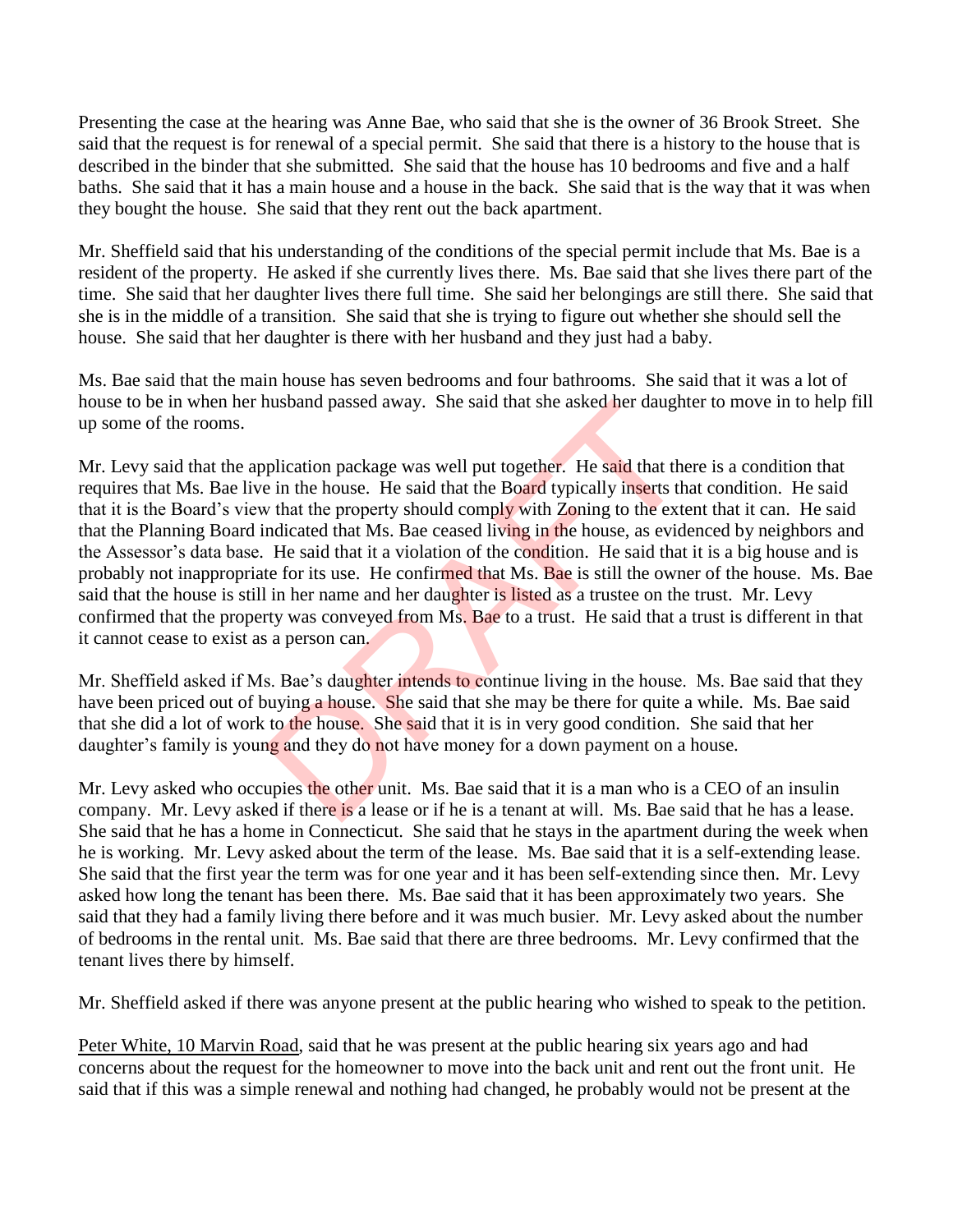hearing. He said that one of the conditions is that there by no conveyance. He said that there have been two conveyances. He said that Ms. Bae has admitted that she no longer lives there, which is another breach of conditions. He said that there was a comment on the application for the renewal that said that if the house was sold it would be listed as a single family with an in-law apartment. He said that is precisely what the neighbors do not want. He said that they do not want this to somehow grandfather into a buyer saying that the property was purchased with an in-law apartment that can be used as a rental property. He said that the fundamental problem is that the special permit has been breached. He said that the property listing in the town has Anne Bae living at 25 Strawberry Hill Road in Natick, Massachusetts. He said that the special permit requires her to be an owner/occupant.

Mr. Levy asked Mr. White what his objection is. He asked if there have been any problems there with noise, excessive traffic or something specific. He asked if the use is offensive. He asked if there was a reason that Mr. White thought that it would be more advantageous to turn this back to a single family house. Mr. White said that the uniformity of the Zoning of the neighborhood should be retained. He said that he was concerned about the intent of extending this to another family. He said that now it is basically a two family rental unit. He said that Ms. Bae is now letting her daughter and family live there and rent it from her and she is renting to the CEO. He said that she is collecting rent for both units. Mr. ???? said that he wished that he could put an apartment over his garage and rent that out because you get really good income. He said that part of this was originally allowed for some financial reason. He said that if they have been collecting \$3,000 to \$4,000 a month in rent, they have earned a fair return on any renovations that they might have done. He said that said that it is in way better condition in today's market and would sell for a much higher value than the assessed value. He said that if Ms. Bae is going to live there and nothing is changing, he would not have any concerns. at the uniformity of the Zoning of the neighborhood shoot the intent of extending this to another family. He said He said that Ms. Bae is now letting her daughter and fan g to the CEO. He said that she is collecting rent f

Ms. Bae said that an appraiser told her that 36 Brook Street should be described as a single family with an in-law. She said that architecturally it is not a two-family. She said that it looks like a single family with an in-law. She said that was how she was told to describe it. She said that her daughter does not pay rent.

Mr. Sheffield asked about the building that is a few hundred feet away that is sheathed in green. Ms. Bae said that the second house on Brook Street appears to be a couple of townhouses. She said that it is very big and imposing.

Ms. Bae said that she takes very good care of her property and she wants her children to enjoy it. She said that all of their lives they were bothered and stressed by the cost of the house and the watchfulness of the neighbors. She said that she is thinking of moving into the back unit but the situation is not right for her to do that. She said that she is not sure if her daughter's family will want to stay. Ms. Bae said that she is in transition and is not sure of her plans yet.

Mr. Levy said that, according to the Planning Board, the house was used as a two-family from 1890 to 1965. He said that from 1965 to 1985 it was used a single family, so it lost its grandfathering.

Mr. Levy said that he was disappointed that Ms. Bae did not come when the facts changed. He said that the property was conveyed. He said that it appears that Ms. Bae is not living there and saying that she does live there part time seems a little disingenuous. He said that, all in all, it is unfair to have a tenant that will have to move out. He said that the use does not seem to be offensive to the neighborhood.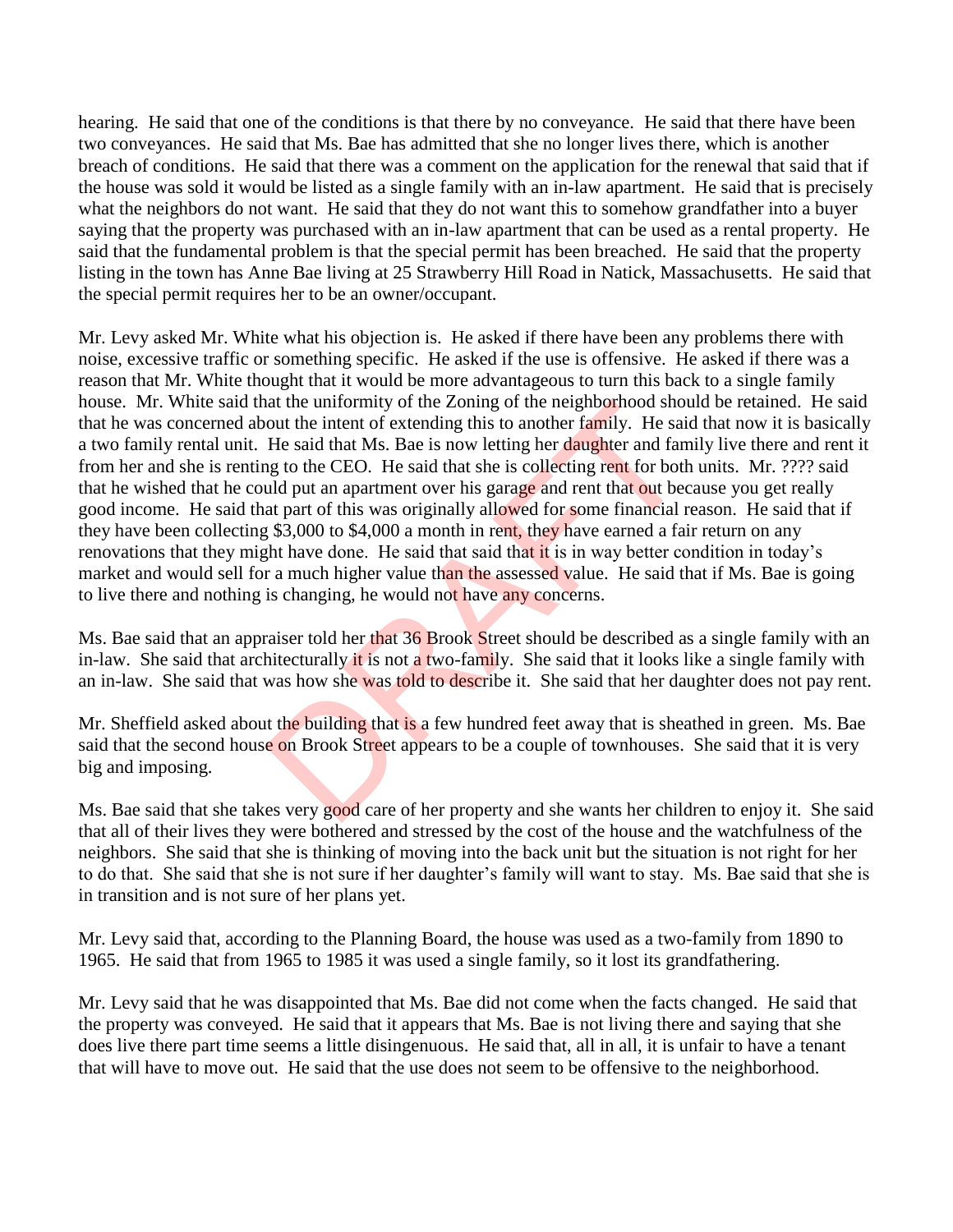Kit Bowry, 42 Brook Street, said that the property is beautifully maintained. She said that the present tenant is quiet. She said that the prior tenant, which was a family, was intrusive. She said that she had to put up a fence to protect herself. She said that she has no problem as Peter White said, with the conditions in the previously granted special permit being continued that it be an owner occupied residence. She said that Ms. Bae has more than one home and does spend time at different places. She said that it is not terribly important to her that Ms. Bae spend 100 percent of her time there. She said that to protect the neighbors in a single family residence neighborhood and the property values that they have, the special permit should not be modified or changed so that this becomes two permanent income rental units in the future. She said that the title of the property has been conveyed to a trust where the daughter is a beneficiary of the trust. She said that other people probably are beneficiaries of the trust, so that if Ms. Bae was not to live there, other people could stay in the house. She said that the title could be conveyed again and this could go on for a long time. She questioned whether there is a financial hardship here. She said that it has not been assessed or proven that there is one. She said that it would be good if Ms. Bae moved back into the house at some point and that should be an option available to her. She said that her big concern is that this not be changed so that the conditions of the house will change in the future. She said that the Board owes it to the other members of the neighborhood who are single family residences to protect their interests as well. Mr. Levy asked Ms. Bowry what harm she would have by having it continue with Ms. Bae's daughter living there and a single tenant. He asked how that is detrimental to Ms. Bowry's property value or lifestyle, as opposed to a single family house with a more conventional family with four children and a dog. Ms. Bowry said that there is no one to guarantee that is going to happen unless the Board wants to insert a condition that one of Ms. Bae's children can live there. She said that all of Ms. Bae's children have lived there at some point. She said that Ms. Bae has four children. She said that when the special permit was first issued in 1993, it was granted to allow them to keep the family and the children in the house. She said that was 24 years ago. She said that Ms. Bae's children are successful and work. She said that the daughter who lives there now is a vice president of a bank. She said that they are quiet. She said that she just does not want this to become an income property for the trust. She said that an in-law apartment is not allowed in a single family residence district. Mr. Levy said that it depends on the definition of an in-law apartment. Ms. Bowry said that she spoke with the Planning Board and they confirmed that the Zoning laws do not allow that. She said that she was going on what she was told. by the house at some point and that should be an option averat this not be changed so that the conditions of the house Board owes it to the other members of the neighborhood r interests as well. Mr. Levy asked Ms. Bowry wh

Mr. Levy said that his feeling is that it is kind of draconian to require the tenant to have to leave. He said that it does not appear to have an adverse impact on the neighborhood. He said that he could support an extension and a modification of the special permit which requires Ms. Bae's daughter to live there rentfree so that it does not become a rental property. He said that if Ms. Bae's daughter no longer resides on the property, it would result in expiration of the permit. Mr. Sheffield said that it could be the daughter or any of the other children if the property is conveyed.

Mr. Levy said that the previously granted special permit was subject to 14 conditions. He said that Condition #2 would change to the property owners, Anne Bae or one of her children, occupying one of the two units for the duration of the special permit at no remuneration. He said that there is also a condition that the premises be inspected by the Zoning Enforcement Officer within two week period prior to the filing of a renewal. He asked if that happened. Ms. Bae said that Mr. Grant came by yesterday. Mr. Levy said that the report of the inspection shall be submitted. He said that has not happened. Victor Panak, Planning Department, said that Mr. Grant inspected the property yesterday as opposed to two weeks before renewal. He said that Mr. Grant sent an email to him that summarized the results of the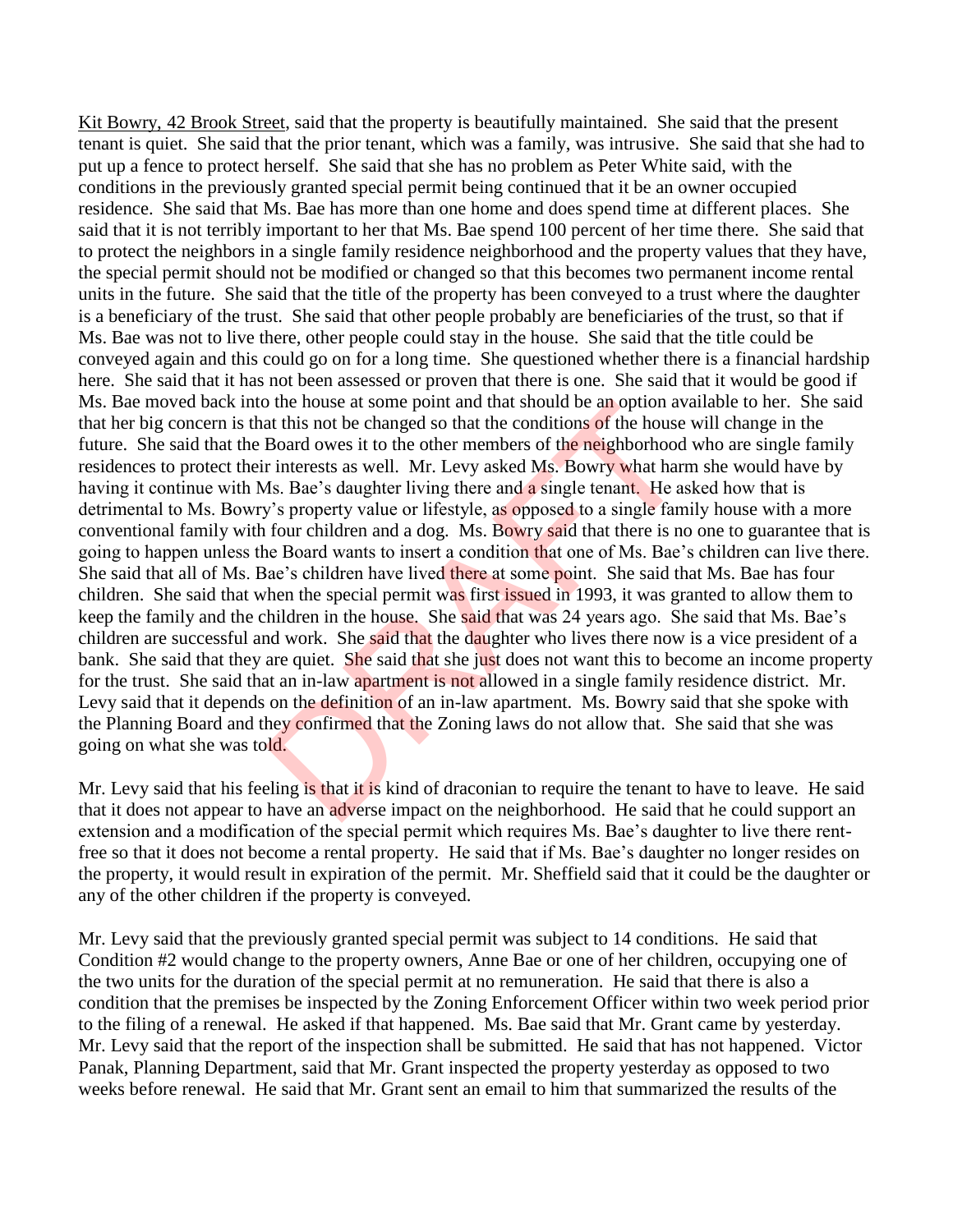inspection. He said that email was forwarded to the Board. Mr. Levy said that Condition #8 would have to be modified to state that a son or daughter and partners shall be permitted to live there as well. He said that condition may not be relevant any more. He said that Condition #10, the conveyance of the property by the current owners, Frank and Anne Bae, can be amended to be the Trust that owns the property.

Mr. Redgate read the email from Mr. Grant regarding the inspection.

Mr. Sheffield said that preventing the potential of this becoming a full rental property is at issue here. Mr. Levy moved that the Board grant renewal of the special permit, subject to a condition that a family member occupies one of the units at no remuneration and subject to the conditions that are currently in effect, as modified at this public hearing. Mr. Redgate seconded the motion. The Board voted unanimously to grant renewal of the special permit.

# ZBA 2017-15, STEPHEN & LAUREL LYLE, 156 WALNUT STREET

Presenting the case at the hearing was David Whitney, Architect, representing Stephen and Laurel Lyle, the Petitioner. Also present was Stephen Lyle.

Mr. Whitney said that the proposal is for an addition at the back of the existing nonconforming house that does not meet front or side yard setbacks. He said that the proposed addition will meet all Zoning requirements except for the side yard setback. He said that they tried to be as respectful as possible. He said that it will not come as close as the existing house. He said that it is stepped back somewhat. He said that the existing house does not meet front yard setbacks but they will not be doing any work at the front. Mr. Levy said that the Board is required to identify the nonconformities. He said that the property has two front yards on Walnut Street and Walnut Place. He said that the setback to the east is also nonconforming. He said that it looks like only the rear yard setback is conforming. Mr. Whitney said that is where the addition will be. N & LAUKEL LYLE, 156 WALNUT STREET<br>
thearing was David Whitney, Architect, representing Ste<br>
ent was Stephen Lyle.<br>
e proposal is for an addition at the back of the existing no<br>
de yard setbacks. He said that the proposed

Mr. Sheffield said that this is one of the oddest lots that he has seen in town. Mr. Levy said that it is almost like a reverse pork chop.

Mr. Redgate said that there is a ranch style house much lower than this house. He asked about the driveway. Mr. Whitney said that it is a right of way. Mr. Sheffield said that if it is a legal right of way, it should be shown on the survey.

Mr. Sheffield said that there is a reasonably extreme slope to the lot. He said that the addition will be at the rear of the house and will be one story lower than the current gable. He said that looking at the house from the rear, the addition will not visually increase the scale of the house. He asked if a Total Living Area plus Garage (TLAG) was done. Mr. Levy said that it is exempt from Large House Review (LHR).

Mr. Levy said that it looks like it is holding the record for the number of permits. Mr. Lyle said that those permits were granted before they moved in. He said those permits were from a time when the house was split into two units. He said that the permits for a two-family are long in the past.

Mr. Sheffield asked if there was anyone present at the public hearing who wished to speak to the petition.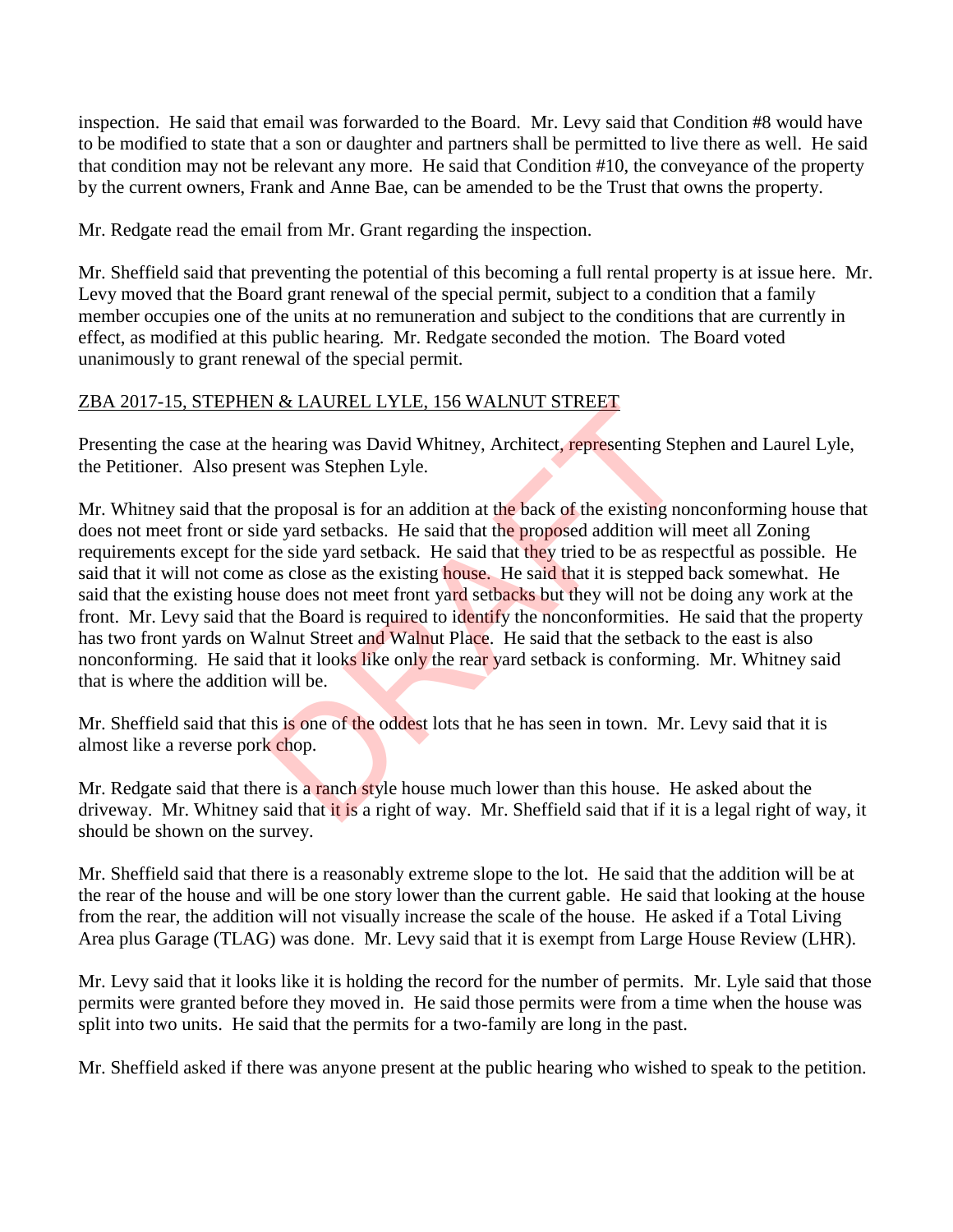Mr. Sheffield said that the Planning Board expressed concern that it will be close to the TLAG threshold. He said that they suggested that the petition be deferred until TLAG calculations are submitted.

Mr. Levy asked how many square feet will be added. Mr. Whitney said that they will be adding 638 square feet of finished space. He said that the existing living space is 2,815 square feet. He said that the total square footage of living space will be 3,453, including the basement and the attic but not the garage. He said that the TLAG threshold for LHR in a 10,000 square foot district is 3,600 square feet. Mr. Levy discussed inserting a condition that approval was subject to submittal of a TLAG Affidavit that shows that the square footage is less than 3,600. Mr. Redgate said that the right of way must also be shown on the survey.

Mr. Levy moved and Mr. Redgate seconded the motion to grant the special permit, subject to the conditions that a revised plot plan showing the driveway TLAG Affidavit that concludes that the TLAG is less than 3,600 square feet shall be submitted. Mr. Sheffield said that the existing nonconforming structure has less than required front yard, left and right side yard setbacks. He said that the proposed construction shall not be substantially more detrimental to the neighborhood than the existing nonconforming structure. The Board voted unanimously to grant the special permit.

### ZBA 2017-16, JONATHAN & KATHERINE GERBODE-GRANT, 239 WESTON ROAD

Presenting the case that the hearing was Jonathan Gerbode-Grant, property owner and Petitioner. Also present was Renée Mierzejewski, Architect.

Mr. Levy said that there is a lot of information on the plot plan. He confirmed that the property is located in a 10,000 square foot district. Ms. Mierzejewski said that the side yard setback is nonconforming. Mr. Levy said that the two nonconformities are the size of the lot and the side yard setback.

Mr. Sheffield said that the survey shows 34.2 feet to the new work from Avon Road. He said that the bump out on the existing property on the corner is closer than that. Mr. Gerbode-Grant said that it is 28.5 feet. Mr. Sheffield said that should be noted on the survey. He said that it is an existing nonconformity. Mr. Redgate said that it would be considered a front yard. Mr. Sheffield said that it is a corner lot. Mr. Levy asked if the 500 Foot Rule is implicated since it will be coming closer to the street. Mr. Redgate said that the existing structure is closer to the street. et shall be submitted. Mr. Sheffield said that the existing<br>quired front yard, left and right side yard setbacks. He sa<br>substantially more detrimental to the neighborhood than<br>The Board voted unanimously to grant the speci

Mr. Sheffield said that the porch shown on the survey is called steps but is actually a porch with a cover. He confirmed that the size is approximately 48 square feet. He said that the old driveway is shown on the survey, not the new driveway. He said that should be corrected. He asked if they will be leaving the brick. Ms. Mierzejewski said that they will not. Mr. Sheffield said that should be removed from the plan. He said that the existing dimension and the dimension from the steps to Avon Street, the new driveway and removal of the bricks should be shown on the survey.

Mr. Redgate asked how much of the proposed addition will be in the side yard setback. He said that the existing condition at its closest to the lot line and the dimensions to the proposed addition appear to be close. Mr. Gerbode-Grant said that the existing house is 11 feet from the side lot line. He said that the closest dimension to the side lot line for the proposed addition will be 13 feet. Mr. Redgate asked if any consideration was given to minimizing the amount of addition in the side yard setback. Mr. Gerbode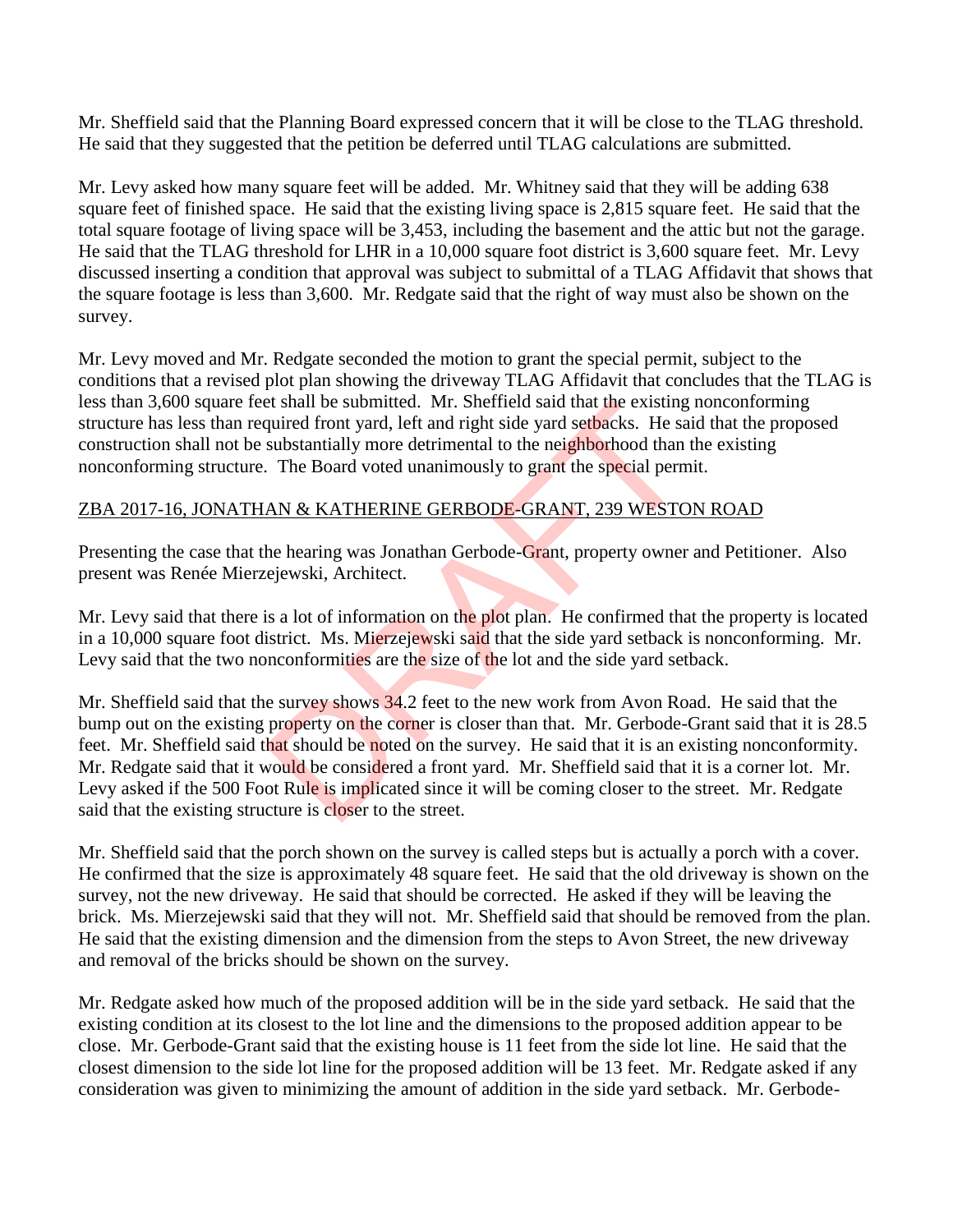Grant said that looking at the front elevation of the house, to maintain a look that the addition was meant to be there, instead of bumping it more towards Avon Road, if they were to achieve the side yard setback, to get a car into the garage they would have to bump the garage and the face of the house towards Avon Road. He said that he and his wife recently moved there with their two year old. He said that they drove around the neighborhood to look at houses with additions. He said that their intent is to live here for a long time. He said that they wanted to have a place that looked like a home that was built with the architecture of the original house in mind. He said that to achieve that, this was the best option. He said that it does not look like a chopped up house. Ms. Mierzejewski said that they did not want to push the garage forward. Mr. Redgate asked if the dimension of 30 feet width is driven by the size of the garage. Ms. Mierzejewski said that it is. She said that they were trying to keep it within the edges of the existing house.

Mr. Redgate asked if the Petitioner had discussed the plans with the neighbors. Mr. Gerbode-Grant said that they had.

Mr. Sheffield said that it struck him that the addition has a much different character from the rest of the house in terms of its roof configuration. He said that the elevation of the house that is closest to the side property line is all in a single plane. He said that the rectilinear shape and the gable configuration directly abuts directly into the hip roof without a break in plane, which is a little surprising. He said that there is some detail to try to break up the façade a little bit but it is still one single plane. Mr. Gerbode-Grant said that if you stand in the neighbor's yard, there is a set of trees past the house where the sun comes up over them. He said that they looked at extending the hip roof but it would go up so high that the sun would be blocked. He said that they wanted to have a roofline with full dormers without overshadowing their neighbor's property. struck him that the addition has a much different charact<br>
i configuration. He said that the elevation of the house th<br>
ngle plane. He said that the rectilinear shape and the gab<br>
notof without a break in plane, which is a

Ms. Mierzejewski said that they gave a lot of consideration to the character of the neighborhood. She said that they were trying to be friendly neighbors without being egregious and maximizing everything. Mr. Levy said that the Total Living Area plus Garage (TLAG) threshold was exceeded by seven square feet. Mr. Gerbode-Grant said that the existing attic space will be filled with a heating unit and will be unusable space. Mr. Levy said that it will be a significant house. Mr. Sheffield said that they do have enough room on the Avon Road side to make a shift in the plan to cause a break. He said that it would create a shadow line between the existing and the new. He said that nothing would be harmed in the floor plan. He said that the proposed façade would be long and flat. Mr. Gerbode-Grant said that they can achieve the break on the side façade using an aesthetic piece of trim that breaks up the existing house from the addition.

Mr. Sheffield asked if there was anyone present at the public hearing who wished to speak to the petition.

Martha Cunningham, 243 Weston Road, said that she lives one house away next to the McAdams. She said that she has lived there since 1963. She said that the Petitioner would like to demolish the existing garage and construction a new addition on their property, consisting of a two-garage, a master suite and an office. She said that she believes that the project is much too large, tall and dense. She said that the existing house has less than required side yard setbacks. She said that she is opposed to the Zoning Board granting a special permit/finding for a project of this size on a small lot.

Mr. Redgate said that the First Floor Plan shows a room behind the garage. He said that it is not labeled. He asked what makes up the difference between the back wall of the garage and the wall that is closest to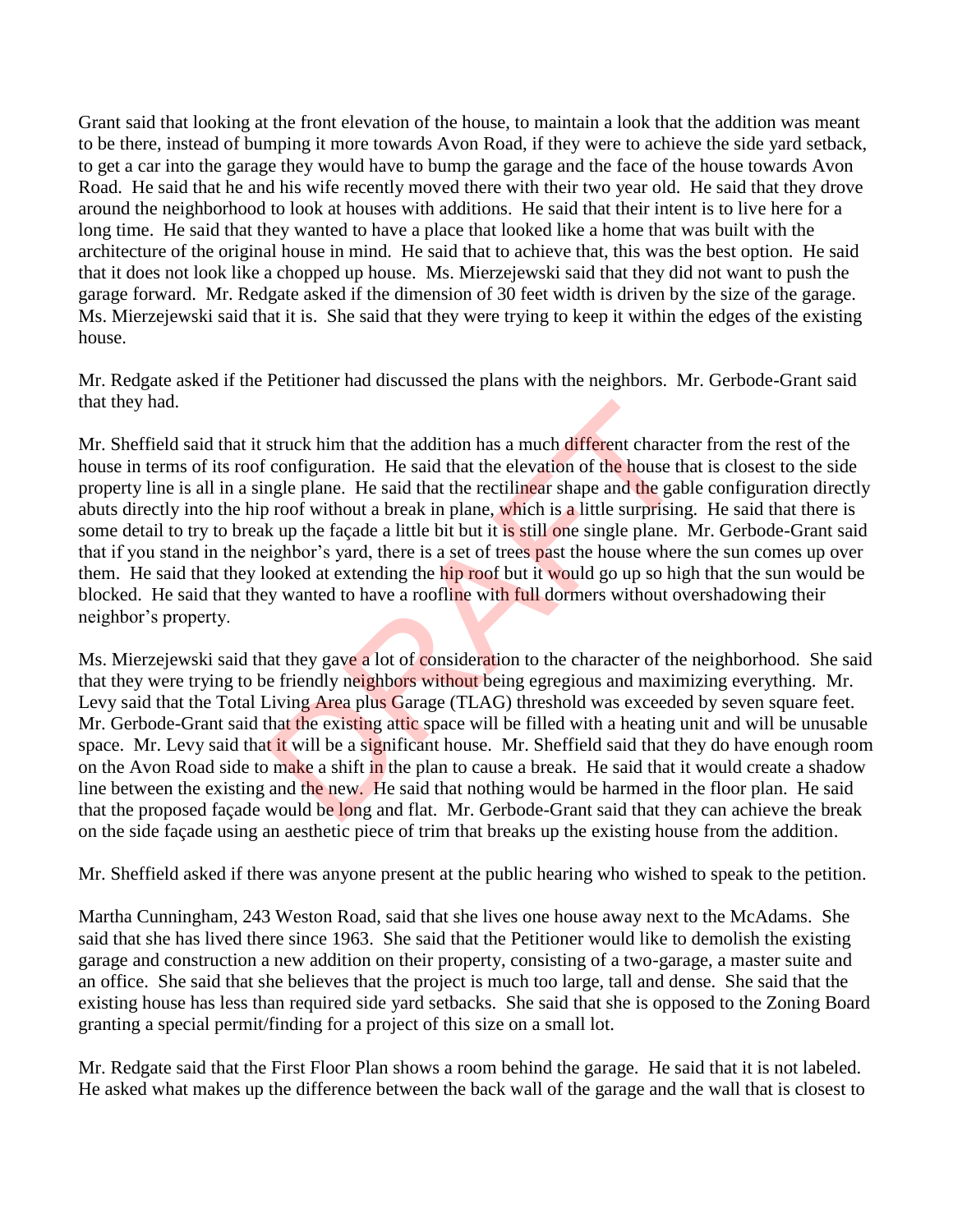the setback on Plan A101. He said that there is a note that points to the garage door openers. Ms. Mierzejewski said that it is part of the garage. Mr. Gerbode-Grant said that he plans to have a cycling workshop. Mr. Redgate confirmed that it will be for extra storage space.

Mr. Sheffield asked about the length of the façade that faces the adjacent property. He said that it appears to be 62 to 63 feet long. Ms. Mierzejewski said that it is 59 to 60 feet long. Mr. Gerbode-Grant said that there is a side entrance on that wall that they will keep as the original structure.

Mr. Redgate said that he would like to see more effort to minimize the side yard setback but he also thinks that the addition is situated nicely in the yard.

Mr. Sheffield said that he would be a little happier architecturally if there was an offset on the north side but does not want to design the addition for the Petitioner.

Mr. Sheffield read the Planning Board recommendation.

Mr. Redgate moved and Mr. Levy seconded the motion to grant a special permit, making findings that the lot is nonconforming as to size at 9,761 square feet, has less than required left side yard setback at 11 feet, has less than required front yard setback on the Avon Road side at 28.5 feet. He said that the proposed setback will be 34.2 feet. He said that the proposed addition shall not be substantially more detrimental to the neighborhood than the existing nonconforming structure. Mr. Sheffield said that the decision is subject to condition that a revised survey be submitted. The Board voted unanimously to grant the special permit. anning Board recommendation.<br>
Mr. Levy seconded the motion to grant a special permit, o size at 9,761 square feet, has less than required left side<br>
nt yard setback on the Avon Road side at 28.5 feet. He s<br>
He said that th

# ZBA 2017-18, 3 STRATHMORE ROAD LLC, 3 STRATHMORE ROAD

Presenting the case at the hearing was David Himmelberger, Esq., representing 3 Strathmore Road LLC, the Petitioner. He said that the request is for a special permit to raze and rebuild a single family dwelling. He said that it is a pre-existing nonconforming lot due to inadequate lot size at 7,526 square feet in a district in which the minimum lot size is 10,000 square feet. He said that the existing structure is also nonconforming due to setback issues. He said that the left side yard setback to the detached garage is 8.1 feet and what would nominally be termed a rear yard setback but is treated as a side yard setback here is 9.8 feet, where 20 feet are required.

Mr. Himmelberger said that the Applicant has proposed to construct a two-story single family home that will respect the 20 foot side yard setback on the left and the 30 foot front yard setback. He said that they will increase the setback at the rear from 9.8 feet to 10.6 feet. He said that there will be an intensification of the nonconforming structure as it will be a larger replacement dwelling. He said that they will eliminate the nonconforming garage while slightly improving the rear/side yard setback. He said that they believe that the design of the house is attractive and seeks to minimize mass with the roof treatment and the windows over the garage. He said that there is an issue with respect to two air conditioning condensers to be placed on the Weston Road side of the house. He said that the purpose behind the Zoning Bylaw that condensers not be placed in the setback is to avoid disturbing neighbors. He said that it is the best side to place them because it abuts Weston Road and would be tucked against the chimney bump out.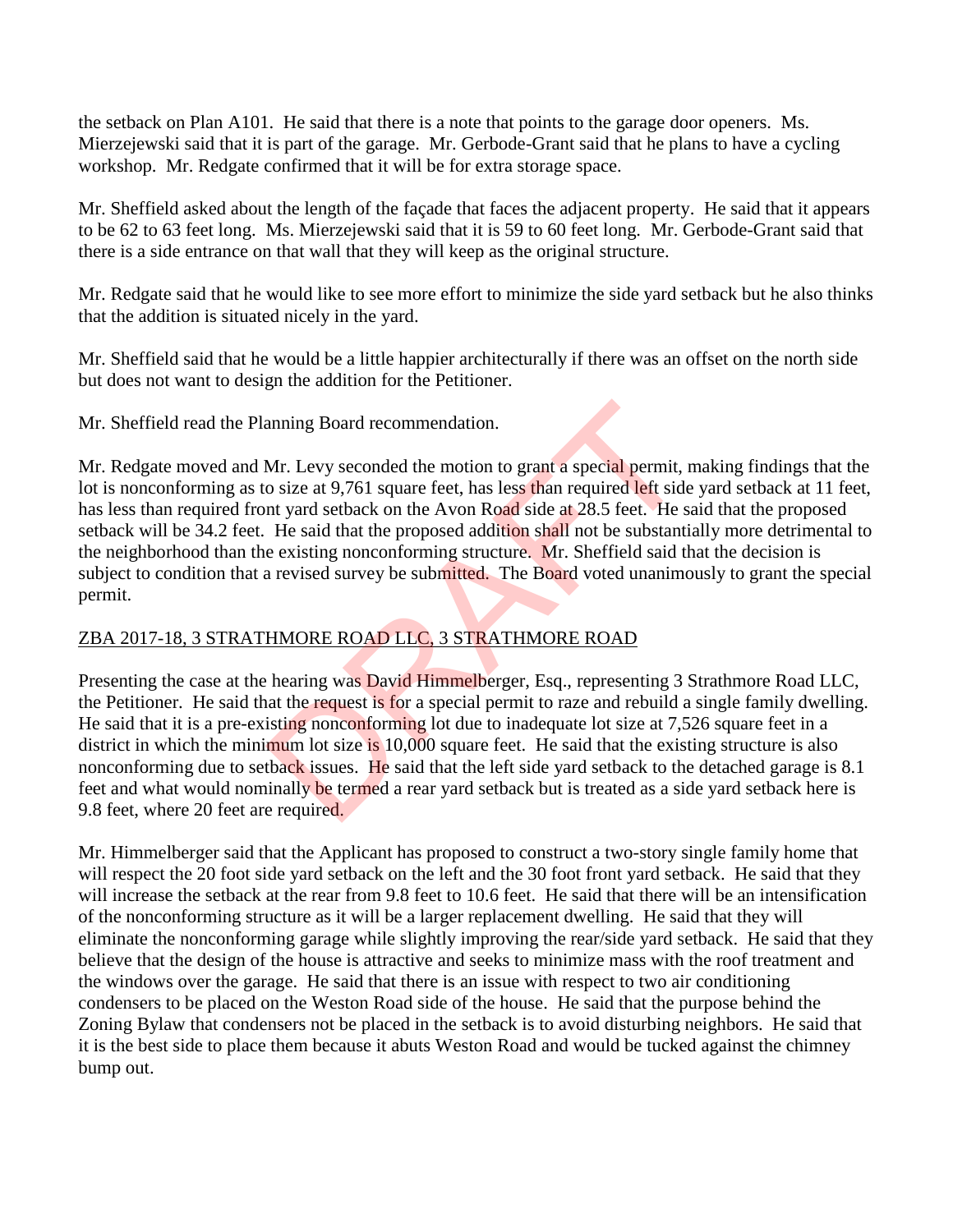Mr. Himmelberger said that the lot is shaped in such a way that it is virtually impossible to conform with all of the setbacks because the lot is only 65 feet deep. He said that with the 30 and 20 foot setbacks, only a 15 foot deep house would comply. He said that if the lot was square, you could build a larger house with a compliant footprint.

Mr. Himmelberger said that the Planning Board is of the opinion that you cannot raze and rebuild a noncompliant structure due to abandonment issues. He said that he believes that this Board disagrees with that. He said that he cited in his cover letter a similar case at 6 Fairbanks where this Board granted similar relief last summer. He said that the Board allowed an improvement of the setbacks and did not impose a requirement that all of the setbacks be compliant. He said that they are seeking similar relief here. He said that there will be improvement of the side and rear yard setbacks, albeit with a two-story garage. He said that the house that is closest in proximity to it on Weston Road has a peak that is approximately 26 feet high. He said that the eaves on the proposed house are less than that and the total height of the house will be approximately 34 feet. He said that the other house on Weston Road is about six feet to the property line. He said that the way that the proposed house will be situated will not have significant impact on it. He said that the Petitioner is requesting a finding that the proposed structure shall not be substantially more detrimental to the neighborhood than the existing nonconforming structure.

Mr. Levy asked which Board members sat at the hearing for 6 Fairbanks. Mr. Himmelberger said that it was Mr. Becker, Mr. Levy and Mr. Redgate. Mr. Levy said that the Board usually requires compliant setbacks for structures that are torn down and rebuilt. Mr. Redgate said that 6 Fairbanks was a little different from this. Mr. Himmelberger said that the Board allowed less than required side yard setbacks at 6 Fairbanks. Mr. Levy asked if Mr. Himmelberger knew of any other cases where the Board allowed tear down and rebuild with noncompliant setbacks. He said that the Board typically requires compliant setbacks or the petition goes to a variance. Mr. Himmelberger said that the rationale that drove that thinking was that there was an abandonment by virtue of the tear down. He said that he was able to present at the Fairbanks case the fact that abandonment is a concept that talks about some sort of disuse over a period of time. He said that there are no cases that speak to abandonment occurring when there has been a tear down as part of a permitting process. Mr. Levy said that there was a situation a number of years ago where the property owner tore down the house and then came to the Board for a permit. Mr. Himmelberger said that situation is different. He said that it is different from asking for the permit before tearing the house down. be approximately 34 reet. He said that the other house on<br>the. He said that the way that the proposed house will be<br>He said that the Petitioner is requesting a finding that the<br>detrimental to the neighborhood than the exis

Mr. Levy said that the Board tries to get properties as conforming as possible. He said that this proposal is to clear cut the lot to build a house that will not meet setback requirements. He said that it is a small lot. He said that there may be no other way to site the new house. He discussed the possibility of a variance. He said that there may be an argument for the shape of the lot. Mr. Himmelberger said that he believes that, under the bylaw and case, there can be a finding that there is an intensification of the nonconformity in terms of the size. He said that the nonconformities here are being reduced in terms of the side yard setbacks. Mr. Levy said that the bulk of the house will not be reduced. He said that it is one thing to have a small house that violates setbacks versus a large house that violates setbacks. He said that there is a lot more square footage of house that is violating the setback than currently exists. Mr. Himmelberger said that one of the setbacks will be improved.

Mr. Levy said that he does not like setting precedents that come back to haunt him. He said that he did not remember the case or the circumstances at 6 Fairbanks. Mr. Redgate said that it was different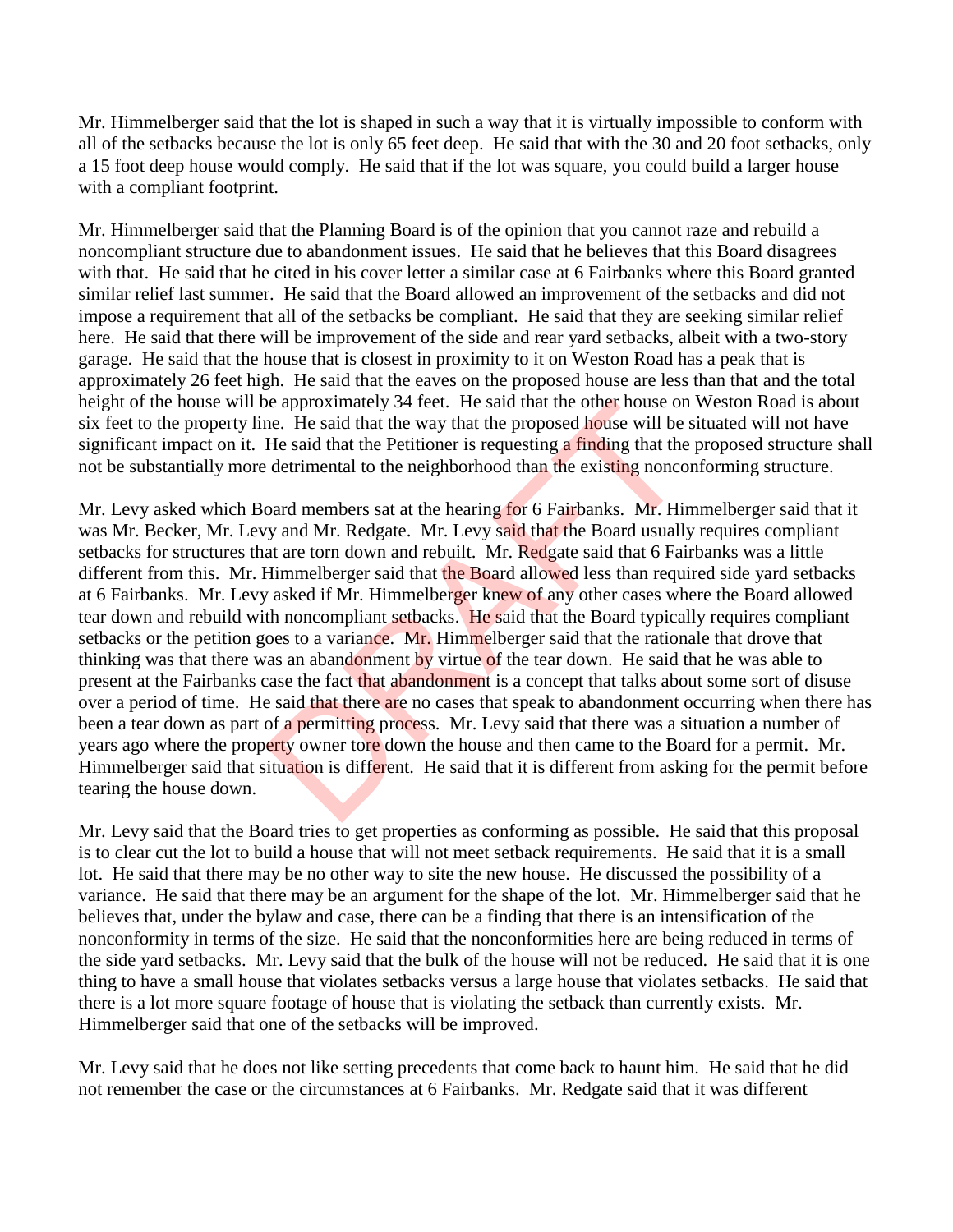circumstances. He said that it had grading and sloping issues and was very narrow. He said that it was a much smaller home. He said that this is a very large home on a very small lot. Mr. Himmelberger said that the difference was that 6 Fairbanks was that the setbacks were maintained.

Mr. Redgate asked if the setback for the abutter on Weston Road is six feet. Mr. Himmelberger said that it is less than 10 feet.

Mr. Levy asked if this will be a spec house. Mr. Himmelberger said that the builder is building it to sell it. He said that the Applicant owns the house.

Mr. Sheffield said that there are a few minor architectural tweaks that might help. He said that it is a large house on a very constrained site. He said that the depth from Strathmore to the side lot line is only 65 feet. He said that it is a four bedroom house. He said that the only architectural suggestion that he could make would be on the side elevation at the garage that would cause an encroachment into the front yard setback of a modest couple of feet. He said that it would be something to break up the façade. He said that it is a very big house.

Brett DeMayo, owner, 3 Strathmore LLC, asked if it would help if they reduce the dormer size and reduce the square footage in the third floor and lower the roof line down on the right side of the house. He said that they could remove the dormers where the windows are at the center of the house and bring the roof line down on the right side and fix the proportion. Mr. Sheffield confirmed that Mr. DeMayo was discussing the view shown on Plan A1.0 from Strathmore Road. He said that the change that Mr. DeMayo discussed in conjunction with an offset for the garage and a major break in the roof line at the rear façade might help but it would cause an encroachment into the front yard setback by a few feet. He said that it would totally change the scale of the house. He said that the garage on the right hand side could pushed toward Avon Road to enhance the scale of the house architecturally, along with the changes that Mr. DeMayo suggested for the dormers. Mr. DeMayo said that the garage is set back on the Strathmore side of the house. He said that it is in line at the rear of the house. Mr. Sheffield said that there is only one dimension on the site plan. Mr. Himmelberger said that Floor Plan 2.0 shows that façade broken up with recessed entry. Mr. DeMayo said that the entry is set back from the front of the house. de elevation at the garage that would cause an encroachm<br>le of feet. He said that it would be something to break up<br>.<br>Strathmore LLC, asked if it would help if they reduce the<br>third floor and lower the roof line down on th

Mr. Levy said that he was not sure that the Board can get to design issues. He said that the house will be almost three times as large. He said that it will go from one to two stories. He said that it is a small lot. He said that he was not convinced that a special permit could be granted to allow a tear down and rebuild with nonconforming setbacks. He said that it will go from a 1,200 square foot house to a 3,200 square foot house. Mr. DeMayo said that it will be 3,200 square feet if they keep the roof line and the third floor space the same. He said that it would go down to 2,500 square feet with the suggested changes. He said that the existing house is a 1.25 elevation. Mr. Himmelberger said that the depth of the lot is 65 feet. He said that the Zoning Bylaw says that if there is an intensification, there needs to be a finding. He said that the bylaw does not require that every new construction on a nonconforming lot be dimensionally compliant, nor has this Board held that in the past.

Mr. Redgate said that this greatly intensifies a nonconformity. He asked about the bump out along the rear elevation. Mr. Sheffield said that it does not have a foundation and can extend out two feet. Mr. DeMayo said that it is two feet. He said that is where the kitchen counter is. Mr. Redgate said that it will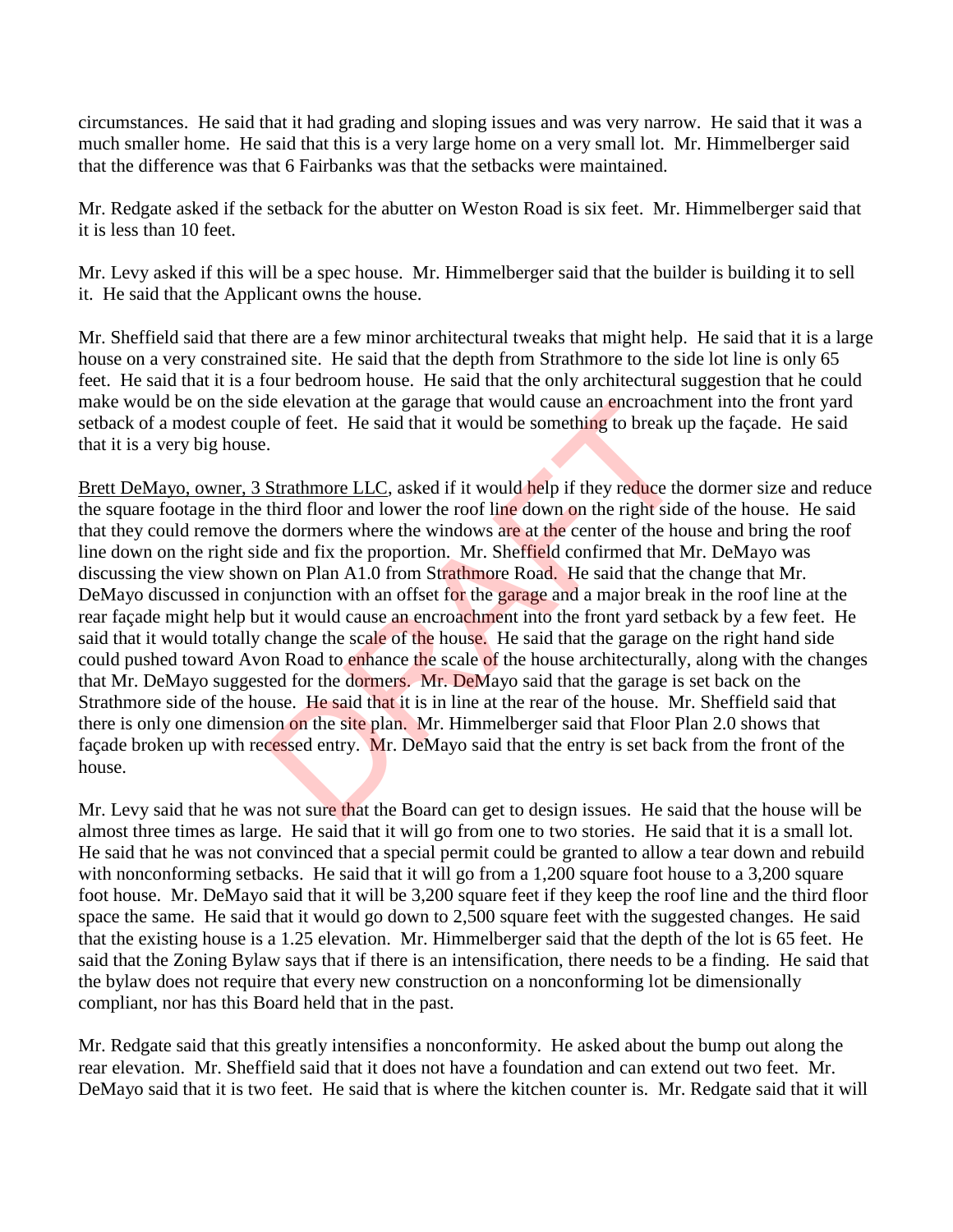put the kitchen window another two feet closer to the property line. Mr. Sheffield said that although the bylaw does allow it, it may not be advisable.

Mr. Sheffield asked if there was anyone present at the public hearing who wished to speak to the petition.

Allie Kelly, 245 Weston Road, said that she is the abutter to the rear of the property. She asked that the special permit be denied. She said that there is no compelling reason or need for overbuilding other than convenience of profit. She said that it would have a significant detrimental effect on the use and enjoyment of her property. She said that the proposed house would be located 7.6 feet from the property line. She said that there will be a massive impact on her privacy, light source, view and general openness. She said that she has two young children. She said that it will be an extensive building construction process with lots of dust and noise. She said that she faces existing challenges with runoff and drainage from the property onto hers. She said that she did not see anything in the proposal to address that situation. She said that she assumed that the proposed structure will exacerbate the problem. She said that she recognizes that this will replace a dilapidated home but the egregious overbuilding, and insensitive increase in mass, bulk and height erodes the aesthetics of the streetscape. She said that the nonconformity of the proposed structure is not a modest size, as the Petitioner states. She said that it will be substantially more detrimental to the neighborhood. She said that the Petitioner stated that the house will be located across from newer homes of larger proportions. She said that, while this is true, the houses on the same side of Weston Road are of modest size. She said that her house is approximately 1,600 square feet. She said that the abutting three properties are not significantly larger than that. She said that they are all within the 2,000 square foot range. She said that the proposed structure will be 21 percent above that, which is a massive increase. She said that it is a big house on a very small lot. She said that the Petitioner reminded the Board that a special permit was granted for a similar circumstance at 6 Fairbanks but that was a completely different situation. She said that there was not a fire hazard caused by such a massive construction in such close proximity to another home. She said that setback rules serve many purposes and each situation is unique. She said that the small size of a lot should never excuse overbuilding what the law would otherwise allow just so the owner can acquire as much living space as possible and certainly not for profit. She asked that the Board deny the special permit. the assumed that the proposed structure will exacerbate the his will replace a dilapidated home but the egregious ove sas, bulk and height erodes the aesthetics of the streetscap posed structure is not a modest size, as th

Martha Cunningham, 243 Weston Road, said that she has lived in her house since 1963. She said that the house has not been abandoned. She said that the man has been trying to sell it for a considerable amount of time. She said that his daughter was living off and on. She said that the Petitioner would like to change the footprint of the existing home. She said that the project is much too large for the parcel. She said that the size of the lot is very small. She said that there is an existing one floor ranch house with an unattached garage. She said that the plan is to demolish the existing house and garage and build a much larger house. She said that they could build within the existing footprint but that does not fit the size that they would like. She said that she is very much opposed to the Board granting a special permit for this type of a home on a very tiny lot.

Mr. Levy said that he agreed that it is too much house for the lot. Mr. Sheffield said that he had come to that conclusion as well.

Mr. Himmelberger asked if the Board would entertain allowing the matter to be continued to the next public hearing. He said that the Petitioner would submit revised drawings prior to the hearing to address some of the concern. Mr. Levy said that a completely different panel will be sitting at the April 6, 2017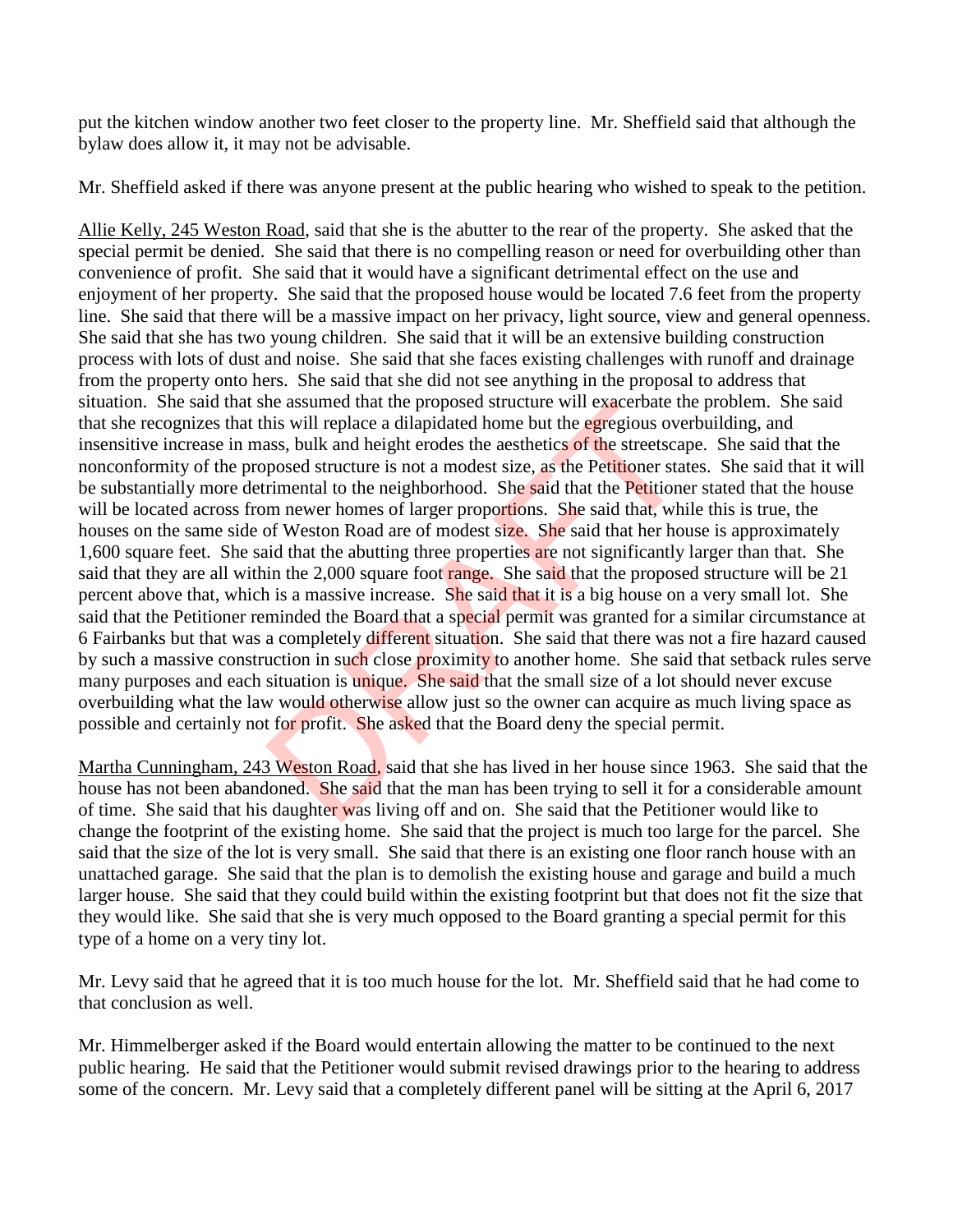public hearing. He said that the Board could hear the petition de novo. Victor Panak, Planning Department, said that the April  $6<sup>th</sup>$  hearing agenda is already full.

The Board discussed allowing the petition to be withdrawn without prejudice. Mr. DeMayo said that he would look for some guidance, based on the dimensions of the lot. He said that he understands the height and the square footage and the setbacks. Mr. Sheffield said that it is not an easy problem to solve. Mr. Himmelberger said that the new structure would essentially sit on the existing footprint and adds the garage to the left. Mr. Sheffield said that it will be almost three times as high. Mr. DeMayo said that they are trying to get as much setback as they can for the size of the lot. He discussed moving the garage and gaining the proper setback on that side. Mr. Sheffield said that a concern of the Board was the bulk of the structure.

Mr. Levy asked about a renovation of the house. Mr. Redgate said that maintaining the rear makes sense because there is already a house there. He said that looking at the shape and geometry of the lot, it almost looks like the house wants to be forward and longer.

Allie Kelly said that moving the house toward Weston Road would have a direct impact. She said that there is a somewhat dangerous curve on Weston Road. She said that moving the house forward toward Weston Road would have a negative effect on that traffic area. She said that it would be a hazard. Mr. DeMayo said that he is fully in agreement with that. The said that looking at the shape and geon<br>ts to be forward and longer.<br>ing the house toward Weston Road would have a direct in<br>erous curve on Weston Road. She said that moving the le<br>a negative effect on that traffic are

Mr. Sheffield said that the Planning Board agrees with the Board's opinion and recommends that the special permit be denied, as requested.

Mr. Levy moved and Mr. Redgate seconded the motion to allow the petition to be withdrawn without prejudice. The Board voted unanimously to allow the petition to be withdrawn without prejudice.

# ZBA 2017-19, FEDERAL REALTY TRUST, 195-197 LINDEN STREET (WELLESLEY BANK)

Presenting the case at the hearing was Tom Fontaine, President and CEO of Wellesley Bank. He said that the request is for renewal of the special permit for the drive-through at 195 Linden Street. He said that the drive-through has been there quite some time before Wellesley Bank occupied the space in 2002. He said that it is an important part of their business.

Mr. Levy asked if there have been any problems, issues or accidents. Mr. Fontaine said that there have not.

Mr. Sheffield said that the Planning Board noticed that one of the conditions discusses directional do not enter sign at the corner of the building. He said that the Planning Board stated that they felt that the sign was oriented incorrectly. Mr. Fontaine said that the bank does not control the sign. He said that the landlord, Federal Realty, controls the sign. He said that a representative from Federal Realty is not present at the hearing. He said that there have not been any safety issues with people coming in the wrong way. Mr. Sheffield said that he would like to have Wellesley Bank revisit that issue with the Developer to see if the issue can be resolved.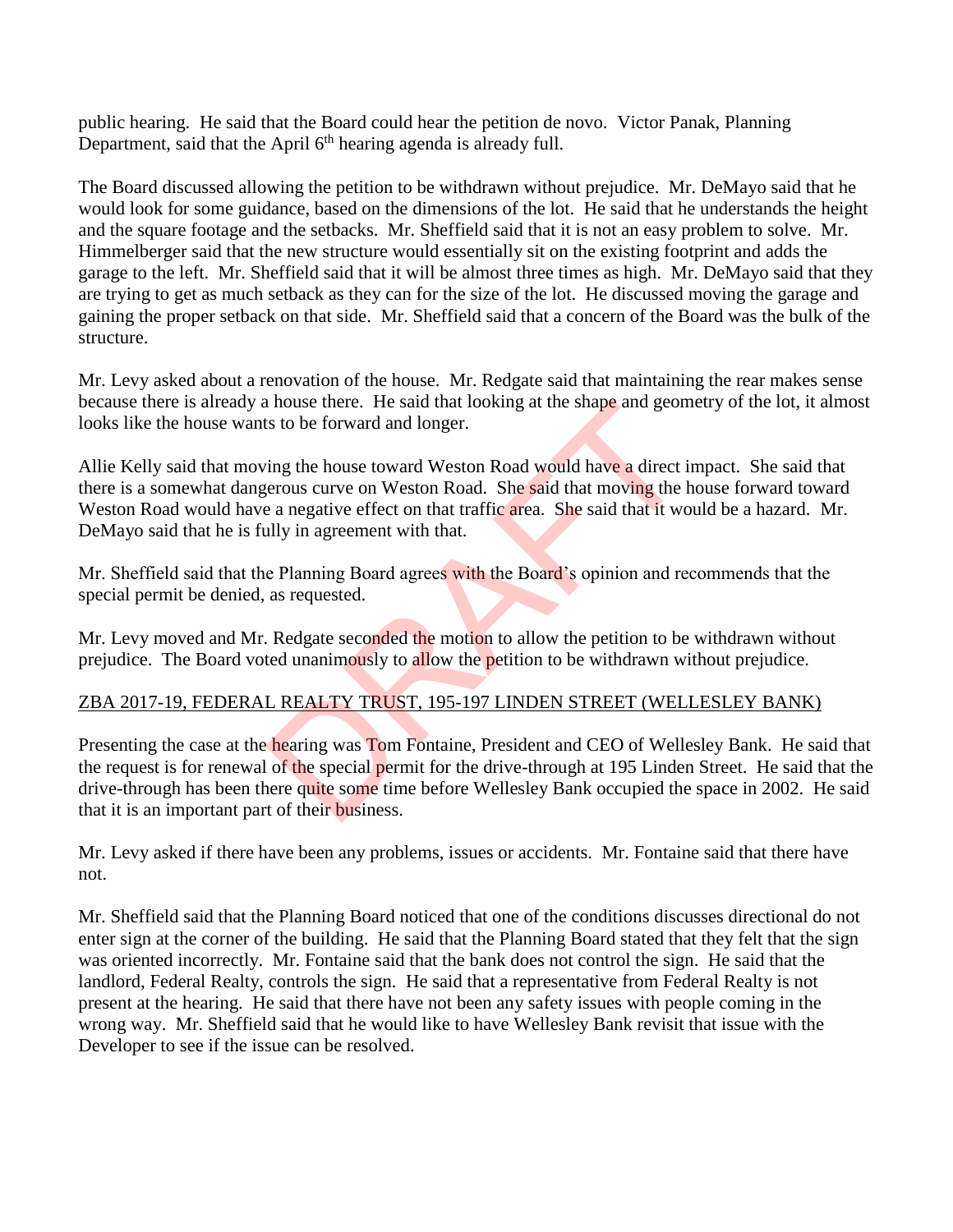Mr. Redgate asked if the special permit is attached to the tenant. Mr. Levy said that the previous Petitioner was Linden Square, so it is not tenant specific. Mr. Levy asked Mr. Redgate if he was concerned about a different business using the drive-through. He said that he was comfortable inserting a condition that the drive-through is limited to a bank use.

Mr. Sheffield said that in the prior approval, there was discussion about pavement striping. He said that he did not see pavement striping. Mr. Fontaine said that the striping referred to a divider between the bank and the Volkswagen property. He said that all has been redone. He said that the way that they park the cars on the Volkswagen property, traffic cannot really stray too far.

The Board discussed renewing the special permit, subject to the same conditions. Mr. Levy said that Condition #2 was inserted for safety reasons. Mr. Sheffield said that should be revisited with Federal Realty.

Mr. Levy moved and Mr. Redgate seconded the motion to renew the special permit, subject to the same conditions. Mr. Sheffield said that the circulation patterns should not add to traffic congestion and driveways are not less than 50 feet from street intersections, new driveways …., queuing lanes have a width of at least nine feet, storage capacity and separation are provided, it is compatible with surroundings, there are no issues with pedestrian safety, there are no noxious uses, and intensified use will not affect the character of the surrounding areas specified in Section XXI. The Board voted unanimously to grant renewal of the special permit. Mr. Levy asked that Mr. Fontaine see what can be done to fix the sign. Redgate seconded the motion to renew the special perm<br>I said that the circulation patterns should not add to traffi<br>an 50 feet from street intersections, new driveways ..., q<br>i, storage capacity and separation are provide

# ZBA 2017-20, EDWARD & JULIA O'BRIEN, 36 RIVERDALE ROAD

Presenting the case at the hearing was Rick Leland, Contractor, representing Ed and Julia O'Brien, the Petitioner. Mr. O'Brien was also present at the public hearing.

Mr. Leland said that the request is for a second story addition and extension of a deck on a pre-existing nonconforming lot. He said that the lot is nonconforming on the side yard setbacks, the front yard setback, and the lot size.

Mr. Sheffield said that it is a nice neighborhood. He said that there has been a lot of activity there.

Mr. Levy confirmed that the footprint will not be changing.

Mr. Sheffield asked if there are any drainage issues on the property. Mr. O'Brien said that there are no issues that he is aware of. Mr. Sheffield said that some properties in that neighborhood had drainage problems.

Mr. Sheffield said that the nonconformities are the size of the lot at 9,090 square feet, a front yard setback of 25 feet where 30 feet is required and a left side yard setback of 19 feet and a right side yard setback of 15.8 feet where 20 feet is required.